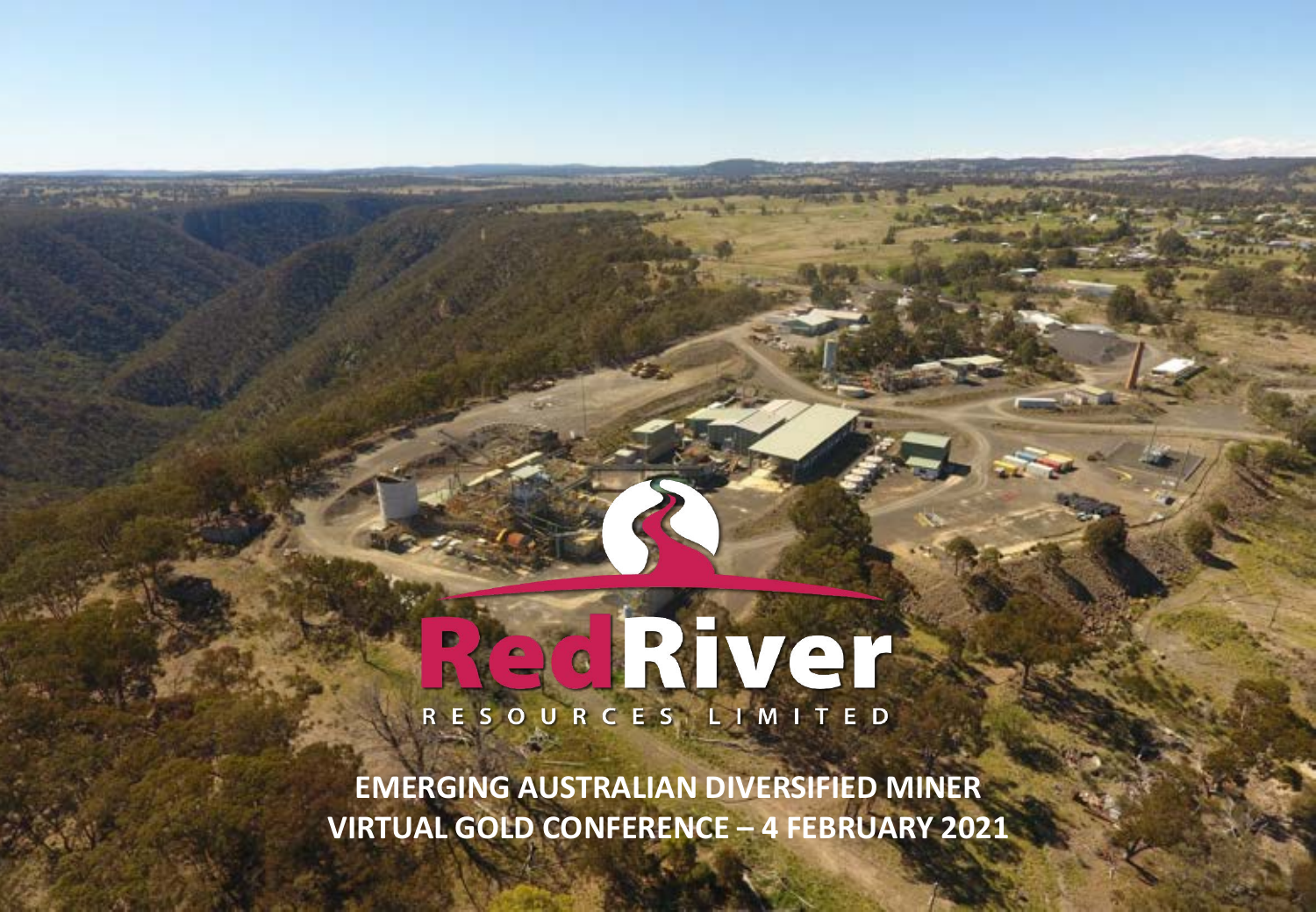

Red River Resources (ASX:RVR) is building an Australian multi asset mining business focused on Base Metals and Gold

- 2014 Acquired Thalanga Base Metal Operation in Queensland for \$6.5 million
- 2017 Production restarted and resources doubled
- 2019 Acquired Hillgrove Gold Mine in ew South Wales for A\$4.0 million
- 2020 Production restarted
- 2020 Granted Herberton Silver-Indium Project in Qld
- Planning to drill in 2021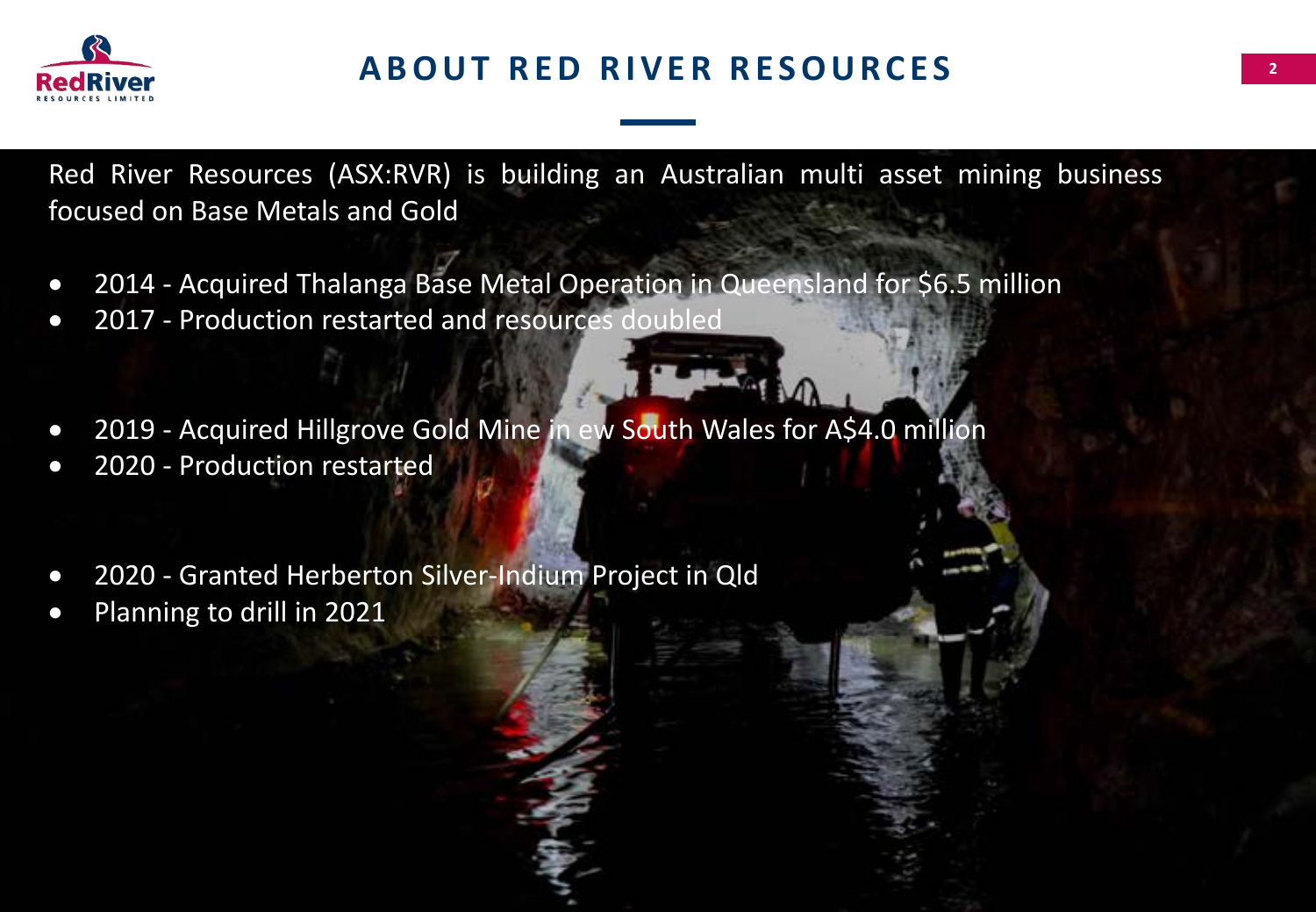

# **CORPORATE OVERVIEW**

|                                                                                 | <b>CAPITAL STRUCTURE</b> |                | <b>BOARD &amp; SENIOR MANAGEMENT</b> |                                                  |  |  |
|---------------------------------------------------------------------------------|--------------------------|----------------|--------------------------------------|--------------------------------------------------|--|--|
| <b>Current Share Price</b>                                                      | $A\overline{S}$          | \$0.26         | <b>BRETT FLETCHER</b>                | Non Executive Chairman (Mining Engineer)         |  |  |
| Shares on Issue                                                                 | #                        | 517.8 million  | <b>MEL PALANCIAN</b>                 | Managing Director (Mining Engineer)              |  |  |
| Options on Issue <sup>1</sup>                                                   | #                        | 2.5 million    |                                      |                                                  |  |  |
| <b>Market Capitalisation</b>                                                    | $A\overline{S}$          | $$135$ million | <b>DONALD GARNER</b>                 | Executive Director (Geologist/Corporate Finance) |  |  |
| Cash <sup>2</sup>                                                               | $A\overline{S}$          | \$15.3 million | <b>MARK HANLON</b>                   | Non-Executive Director (Finance & Commercial)    |  |  |
| Financial Assets <sup>3</sup>                                                   | $A\overline{S}$          | \$12.9 million | <b>ROD LOVELADY</b>                  | Chief Financial Officer (Finance & Commercial)   |  |  |
| <b>Debt</b>                                                                     | $A\overline{S}$          |                | <b>CAMERON BODLEY</b>                | <b>Company Secretary</b>                         |  |  |
| 1.2.5 million options on issue with an exercise price of 30.0cps                |                          |                |                                      |                                                  |  |  |
| 2. Cash balance as at 31 December 2020<br>3. Cash backed security bond deposits |                          |                | <b>KARL SPALECK</b>                  | <b>Operations Manager (Metallurgist)</b>         |  |  |
|                                                                                 |                          |                | <b>RANDY McMAHON</b>                 | Thalanga GM (Mining Engineer)                    |  |  |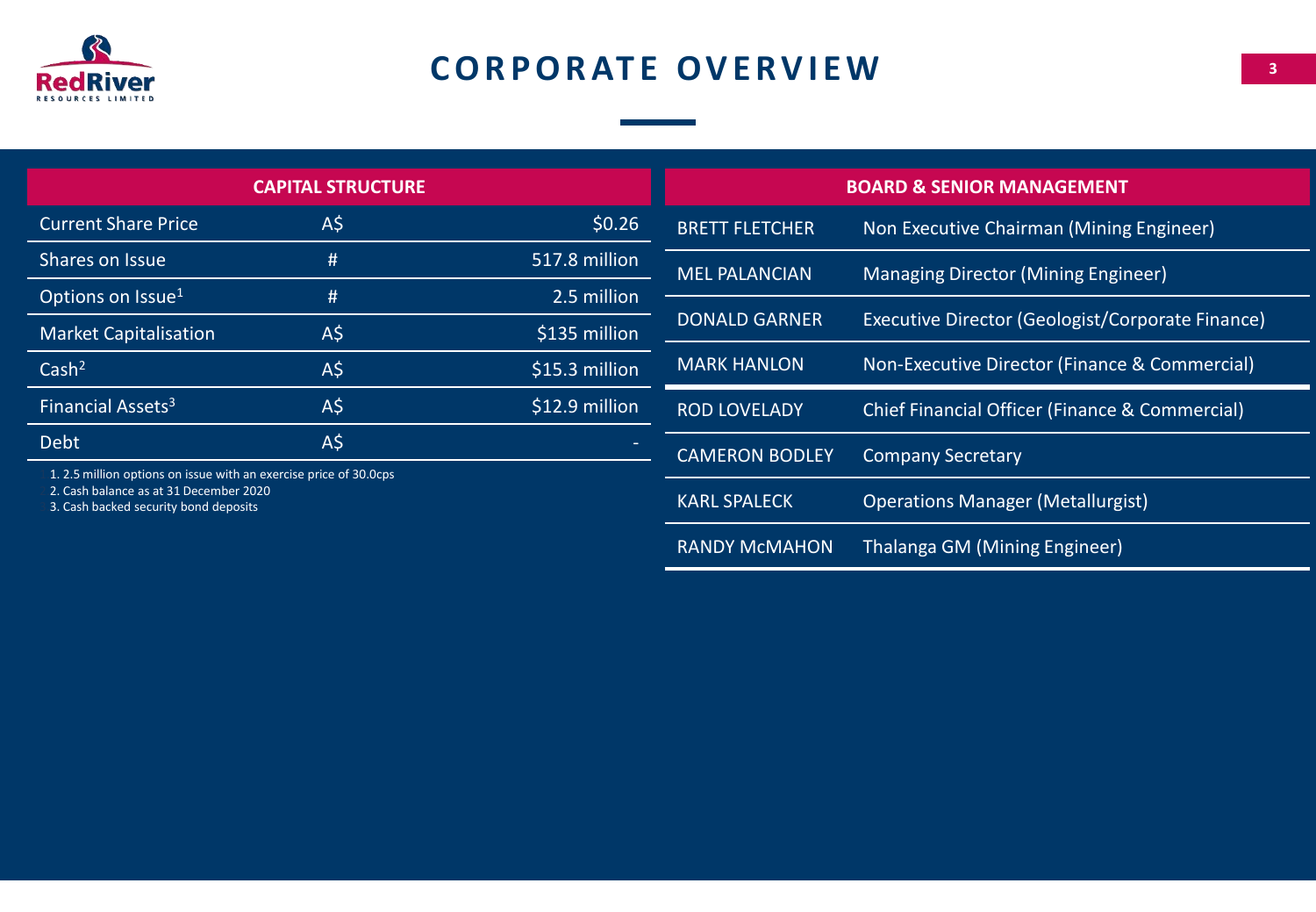

### **HILLGROVE GOLD MINE BACK IN PROUCTION**

| <b>EXCELLENT</b><br><b>LOCATION</b>                            | 23km east of Armidale, NSW<br><b>Residential workforce</b><br>Sealed road access and grid power<br>$\bullet$                                                                                                                                                                                                                                                                                                         |
|----------------------------------------------------------------|----------------------------------------------------------------------------------------------------------------------------------------------------------------------------------------------------------------------------------------------------------------------------------------------------------------------------------------------------------------------------------------------------------------------|
| <b>LONG</b><br><b>OPERATING HISTORY</b>                        | Discovered in 1857<br>$\bullet$<br>Modern operational history from 1969 to date<br>$\bullet$<br>+730Koz Au, 50Kt Sb produced plus tungsten<br>$\bullet$<br>~\$200m capital invested since 2004<br>$\bullet$                                                                                                                                                                                                          |
| <b>SIGNIFICANT</b><br><b>EXISTING</b><br><b>INFRASTRUCTURE</b> | 250ktpa plant, capable of producing gold dore, gold<br>$\bullet$<br>& antimony-gold concentrates<br>Antimony alkali leach and EW circuit, pressure<br>$\bullet$<br>oxidation circuit, gold cyanide leach circuit, gold<br>room<br>Offices, warehouses, assay lab, maintenance facilities<br>UG mining and surface vehicle fleets<br>$\bullet$<br>Lined tailing storage facility $\sim$ 2 years capacity<br>$\bullet$ |
| <b>MATERIAL RESOURCE</b><br><b>BASE</b>                        | JORC 2012 Mineral Resource of 5.0Mt @ 4.3 g/t Au &<br>$\bullet$<br>1.5% Sb (692koz Au and 75kt Sb)<br>Plus material JORC 2004 Mineral Resource<br>$\bullet$                                                                                                                                                                                                                                                          |

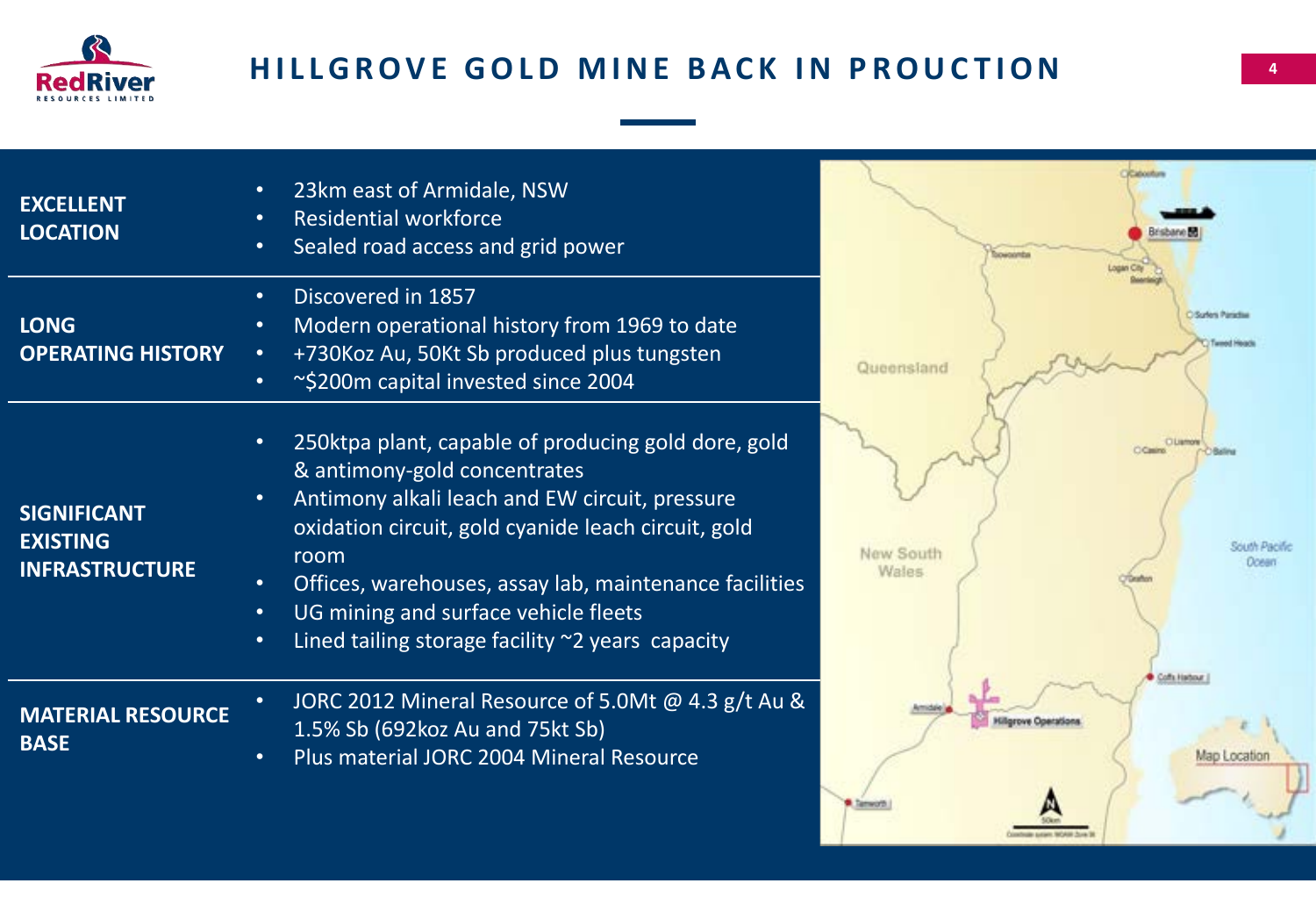# STAGE ONE RESTART COMMENCED

- **Stage One**  Low capital cost restart
	- Processing Bakers Creek Stockpile (225kt @ 2.5 g/t Au)
	- Produce gold dore
	- Ore processing has started, leaching to commence by end Jan 202
	- Estimated 12 month operational life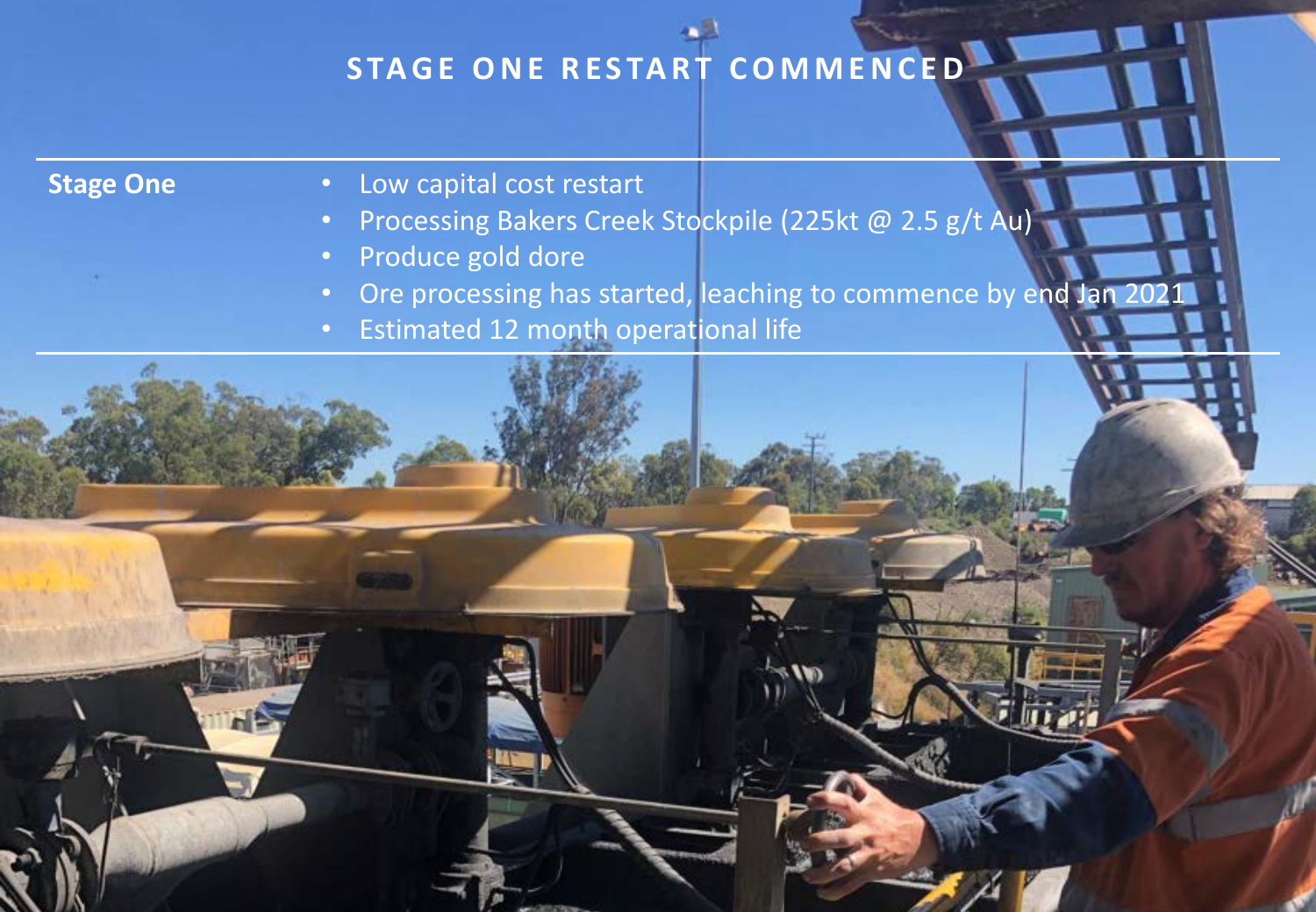### **STAGE TWO RESTART UNDERWAY**

- **Stage Two**  UG operations restart in Metz Mining Centre by end 2021
	- Low capital restart Metz is a modern UG mine on care & maintenance
	- Mineral Resource of 3.0Mt @ 4.5 g/t Au & 1.4% Sb (426koz Au & 41kt Sb)
	- Produce gold dore, gold concentrate & antimony-gold concentrate
	- Aim to produce 30-50koz Au equivalent pa for >5 years

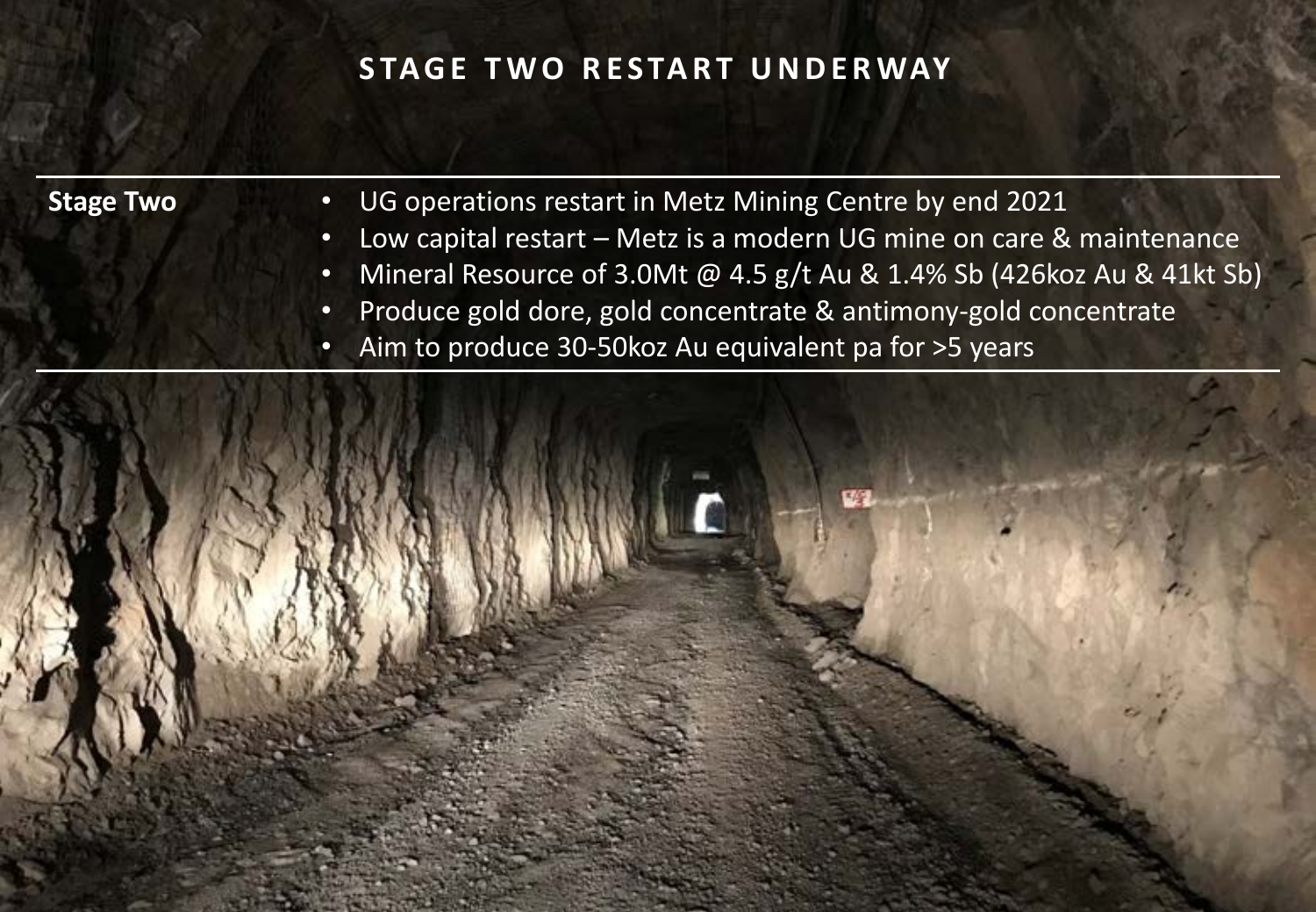

## **POTENTIAL FOR MULTIPLE MINING CENTRES**



- Potential for additional mining centres including:
- Eleanora Garibaldi
	- Close to Hillgrove Mill & system >1km strike open at depth
	- Material JORC 2004 Resource
- Brackins Spur
	- Partially developed by previous owners
	- Mineral Resource of 1.6Mt @ 4.5 g/t Au & 1.5% Sb (231kozs)
- Red River controls the entire Hillgrove Mineral Field
- Hosts 200+ known gold-antimony (Au-Sb) deposits
- All deposits open at depth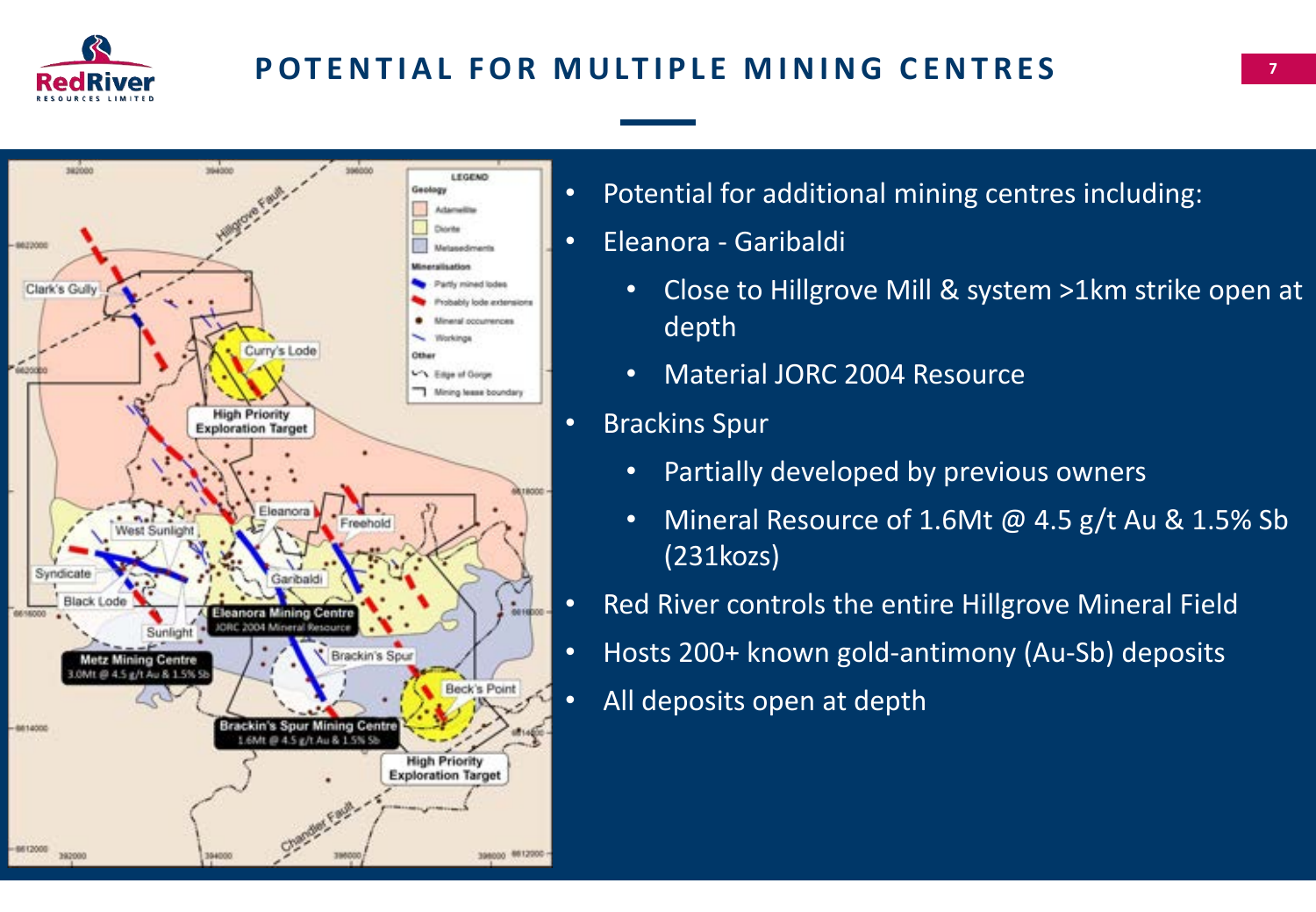

• Recent strong drilling results from Eleanora highlight it's potential as additional mining source

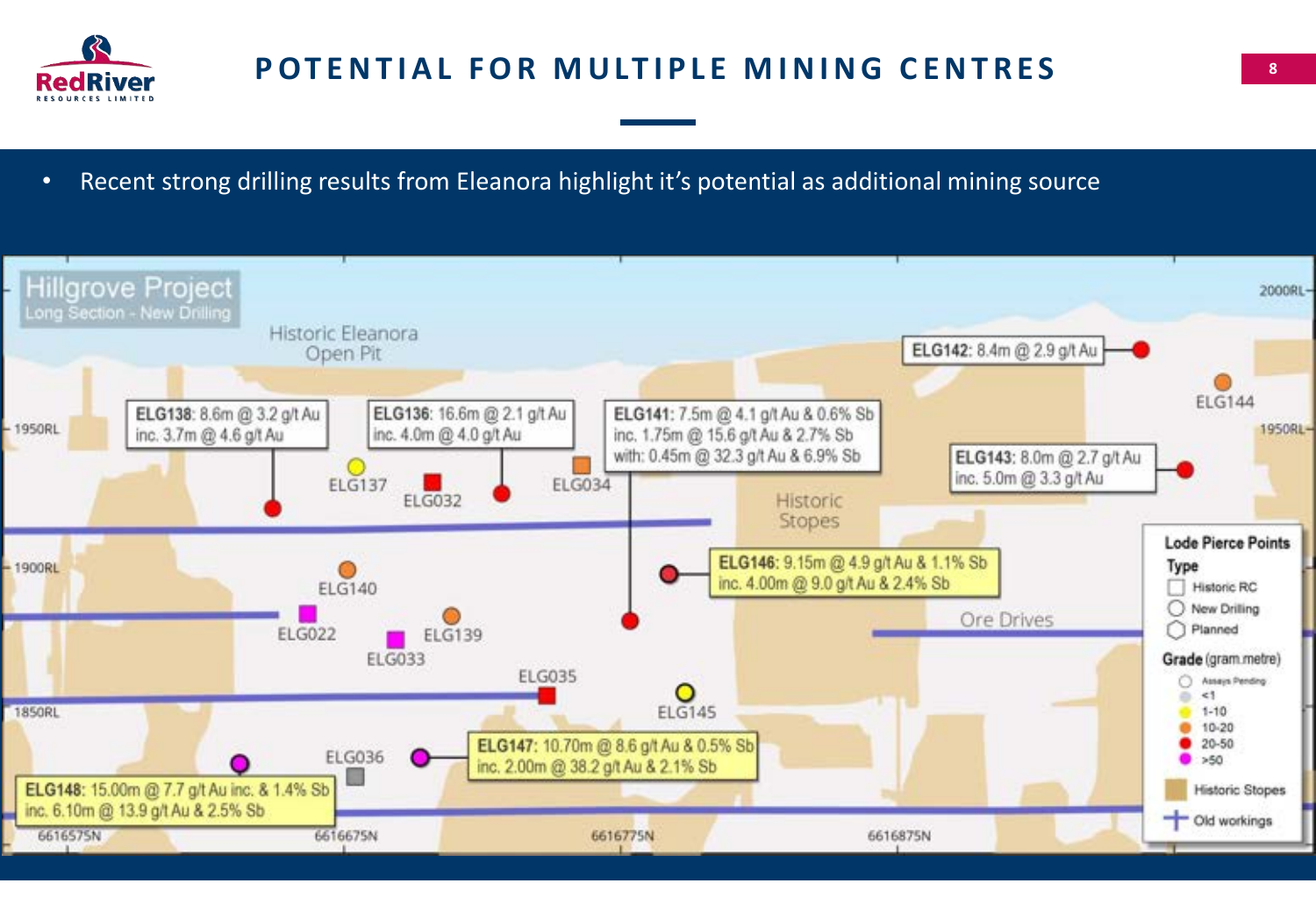

| <b>STAGE ONE</b><br><b>RESTART</b> | Low capital cost restart - producing gold dore<br>$\bullet$<br>Processing Bakers Creek Stockpile (225kt @ 2.5 g/t Au)<br>$\bullet$<br>Ore processing has started, leaching to commence by end Jan<br>$\bullet$<br>Estimated 12 month operational life<br>$\bullet$                                                                                                                                       |
|------------------------------------|----------------------------------------------------------------------------------------------------------------------------------------------------------------------------------------------------------------------------------------------------------------------------------------------------------------------------------------------------------------------------------------------------------|
| <b>STAGE TWO</b><br><b>RESTART</b> | UG operations restart in Metz Mining Centre by end 2021<br>$\bullet$<br>Low capital restart – Metz is a modern UG mine on care & maintenance<br>$\bullet$<br>Mineral Resource of 3.0Mt @ 4.5 g/t Au & 1.4% Sb (426koz Au & 41kt Sb)<br>$\bullet$<br>Produce gold dore, gold concentrate & antimony gold concentrate<br>$\bullet$<br>Aim to produce 30-50 koz Au equivalent pa for > 5 years<br>$\bullet$ |
| <b>EXPANSION</b>                   | Ability to develop additional Mining Centres to increase ore production                                                                                                                                                                                                                                                                                                                                  |
| <b>EXPLORATION</b>                 | Multiple high priority exploration targets<br>$\bullet$<br>Grow current Mineral Resource - targeting >1Moz contained Au<br>$\bullet$                                                                                                                                                                                                                                                                     |
| <b>ANTIMONY</b>                    | Hillgrove is a world class (global top 10) antimony deposit – largest known in<br>$\bullet$<br>Australia<br>Increasing global focus on critical minerals / strategic metals<br>$\bullet$<br>Highlighted by US/EU/UK/Australian studies as key critical mineral<br>$\bullet$                                                                                                                              |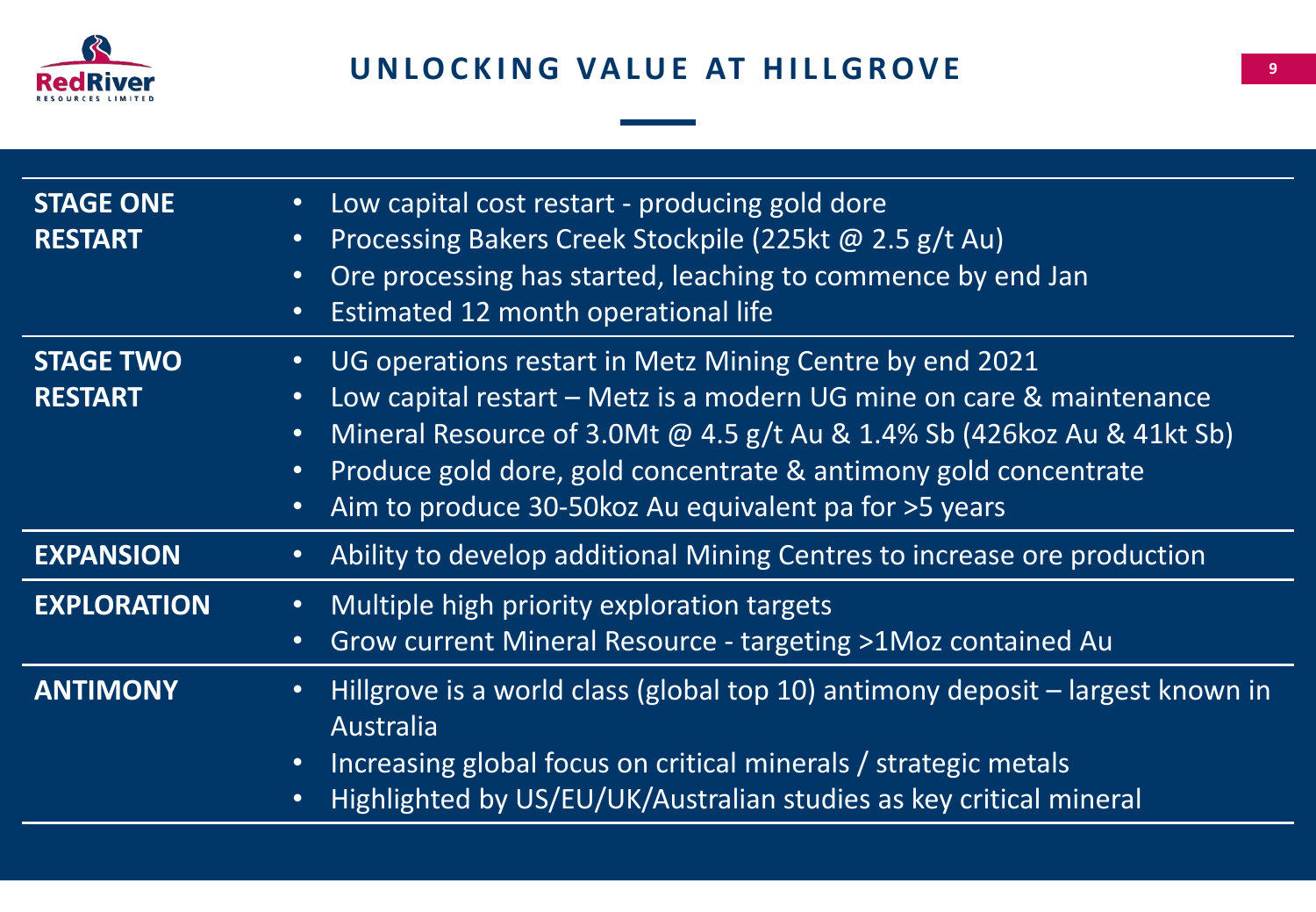

| <b>ASSET OVERVIEW</b>                                | 65km SW of Charters Towers in QLD<br><b>Residential workforce</b><br>$\bullet$<br>Sealed road access & grid power<br>$\bullet$<br>650ktpa processing plant<br>Producing copper, lead, zinc concentrates<br>$\bullet$<br>plus Au & Ag credits  |  |
|------------------------------------------------------|-----------------------------------------------------------------------------------------------------------------------------------------------------------------------------------------------------------------------------------------------|--|
| <b>PRODUCTION</b><br><b>PHYSICALS</b><br>(12 Months) | Mined 365kt @ 1.2% Cu, 1.3% Pb, 3.9%<br>$\bullet$<br>Zn, 44g/t Ag & 0.2g/t Au<br>Milled 381kt @ 1.1% Cu, 1.5% Pb, 3.7%<br>Zn, 47g/t Ag & 0.2 g/t Au<br>Produced 23,310 DMT Zn conc., 6,111<br>$\bullet$<br>DMT Pb conc. & 12,644 DMT Cu conc. |  |
| <b>KEY FINANCIALS</b><br>(12 Months)                 | Revenue: A\$98.2m<br>$\bullet$<br>EBITDA: A\$26.0m<br>C1 cash cost: US\$0.14/lb payable Zn<br>$\bullet$                                                                                                                                       |  |
| <b>MATERIAL</b><br><b>RESOURCE BASE</b>              | Ore Reserve: 1.2Mt @ 1.2% Cu, 1.5% Pb,<br>$\bullet$<br>4.5% Zn, 0.2 g/t Au & 40 g/t Ag (10.7% Zn<br>$Eq.$ )<br>Mineral Resource: 6.7Mt @ 1.0% Cu, 1.9%<br>$\bullet$<br>Pb, 6.7% Zn, 0.8 g/t Au & 39 g/t Ag (14.0%<br>$Zn$ Eq.)                |  |

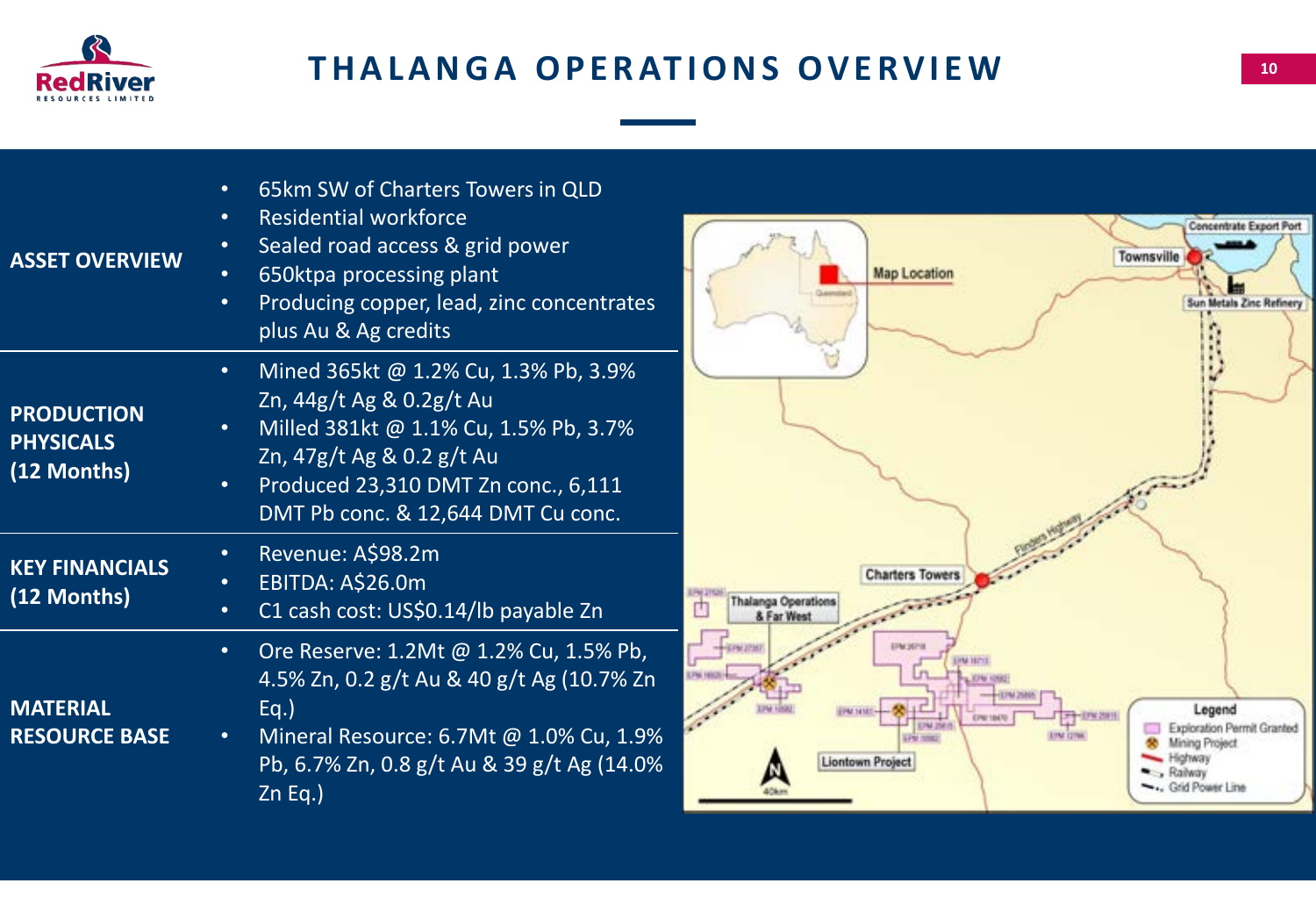

# **THALANGA OPERATIONS PERFORMING WELL THALANGA OPERATIONS PERFORMING WELL**

- Q2 FY21 Copper concentrate production of 3,564 DMT
- Q2 FY21 Zinc concentrate production of 7,430 DMT
- Q2 FY21 Lead concentrate production of 1,914 DMT





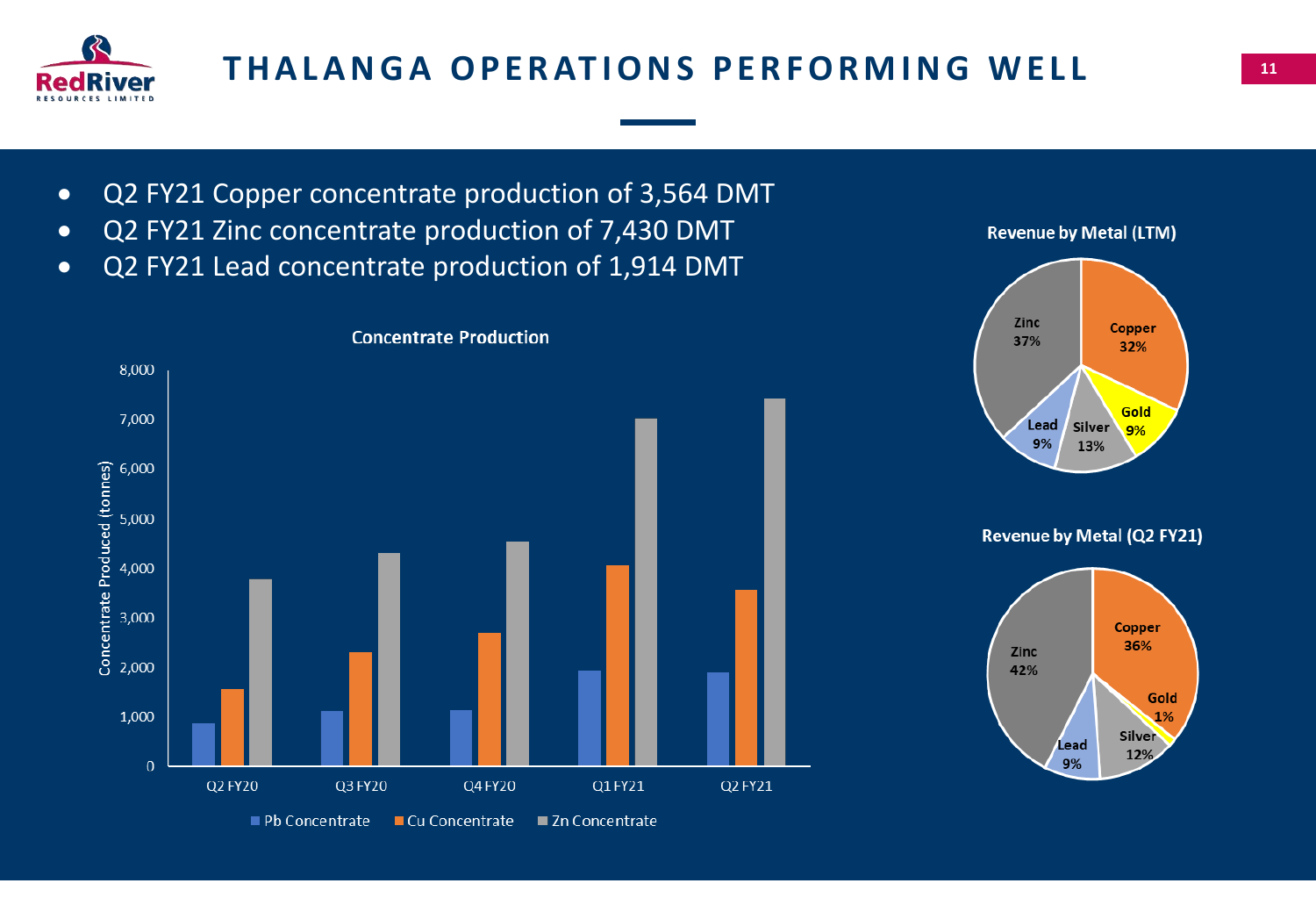

- Q2 FY21: A\$32.5m revenue; A\$11.3m EBITDA; C1 cash cost of US\$ (0.09)/lb payable Zn
- Last 12 months: A\$98.2m revenue; A\$26.0m EBITDA; C1 cash cost of US\$ 0.14/lb payable Zn

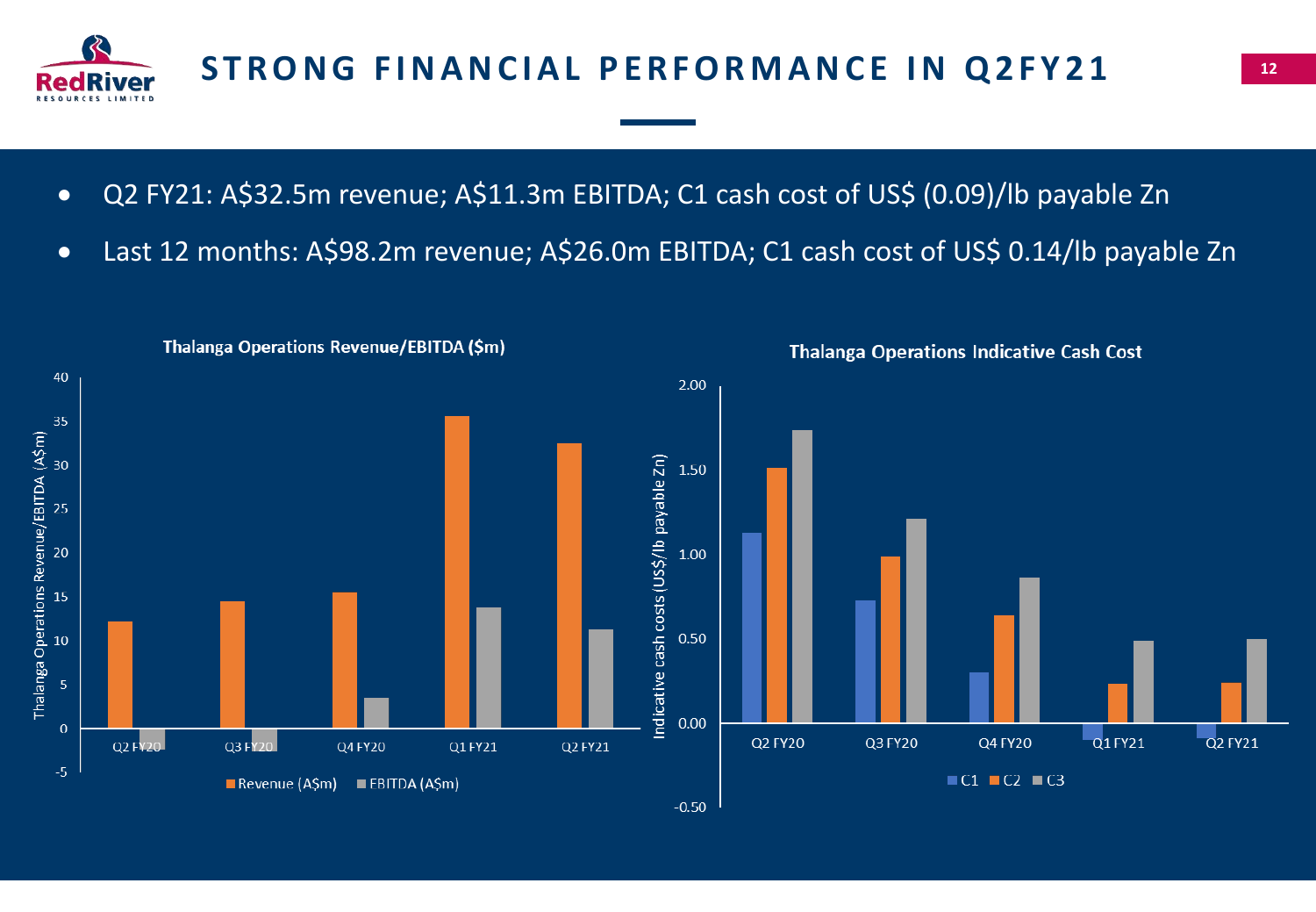

## **LIONTOWN – NEXT MINE AT THALANGA**



2015: Liontown Resource (24 June 2015); 2018: Liontown Resource (2015) & Liontown East Resource (18 July 2018) 2020: Liontown East Resource & Liontown Resource (11 March 2020) All Resources fresh sulphide only

- Current Liontown Mineral Resource of 4.1Mt @ 0.6% Cu, 1.9% Pb, 5.9% Zn, 1.1 g/t Au & 29 g/t Ag (12.7% Zn Eq.)
- High grade gold  $-1.1$  g/t Au (152koz Au contained)
- Open pit / UG development with a conceptual mine life of 10+ years
- Mine design & permitting underway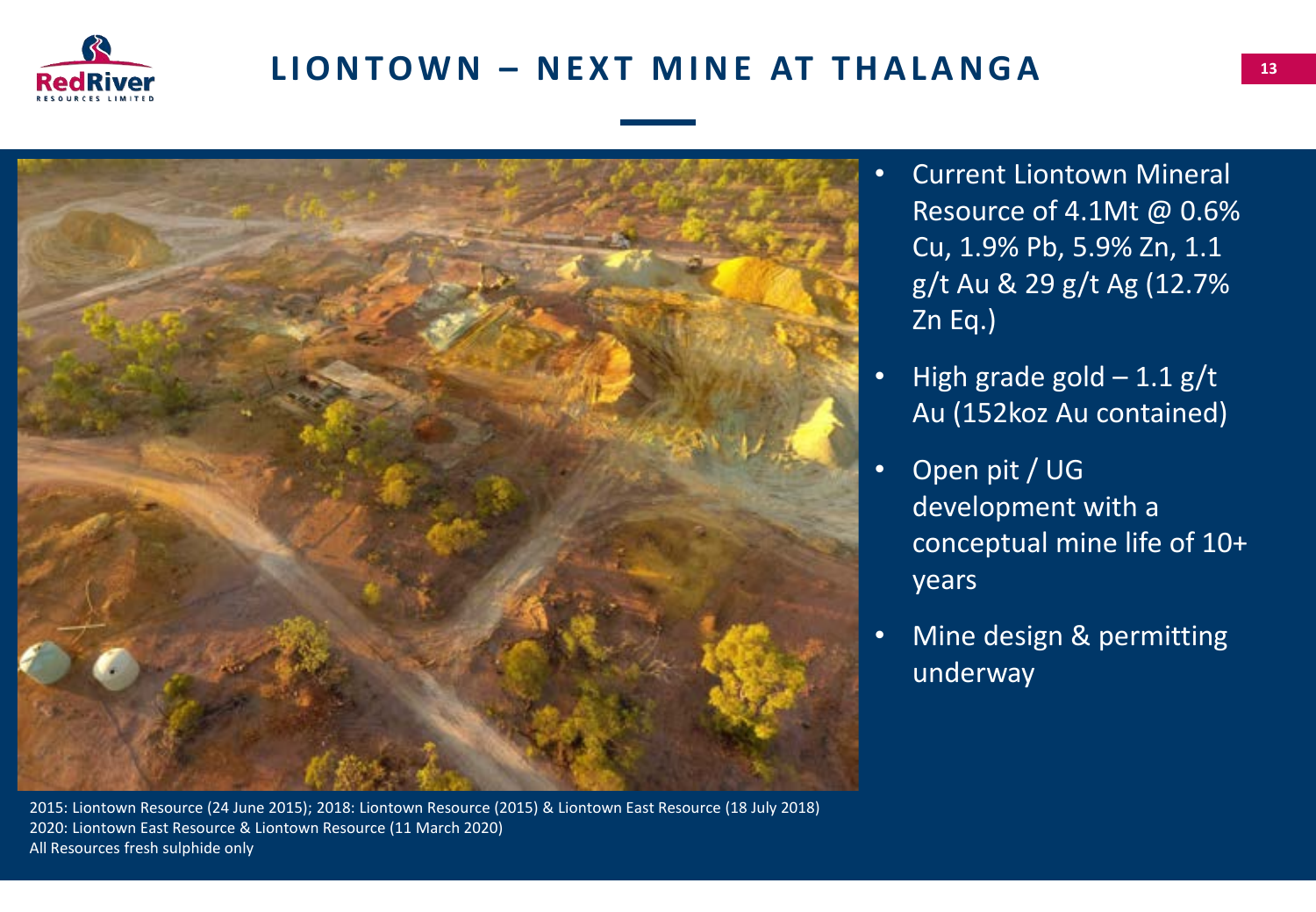

| <b>THALANGA</b>                 | Base metal operation near Charters Towers, QLD<br>$\bullet$<br>650ktpa plant producing copper, lead and zinc concentrates & with gold & silver credits<br>$\bullet$<br>Ore Reserve: 1.2Mt @ 1.2% Cu, 1.5% Pb, 4.5% Zn, 0.2 g/t Au & 40 g/t Ag (10.7% Zn Eq.)<br>Mineral Resource: 6.7Mt @ 1.0% Cu, 1.9% Pb, 6.7% Zn, 0.8 g/t Au & 39 g/t Ag (14.0% Zn Eq.)<br>$\bullet$ |
|---------------------------------|-------------------------------------------------------------------------------------------------------------------------------------------------------------------------------------------------------------------------------------------------------------------------------------------------------------------------------------------------------------------------|
| <b>CURRENT</b><br><b>STATUS</b> | Far West mine delivering production rates<br>$\bullet$ .<br>Record copper concentrate production in Q1 FY21<br>$\bullet$                                                                                                                                                                                                                                                |
| <b>FUTURE</b>                   | RVR developing Liontown as next base metal mine<br>$\bullet$<br>Far West + Liontown will enable RVR to "fill the mill"<br>$\bullet$ .<br>Liontown + Far West Mineral Resource: 5.5Mt @ 0.85% Cu, 2.0% Pb, 6.0% Zn, 0.9 g/t Au & 37 g/t<br>$\bullet$ .<br>Ag (13.3% Zn Eq.)<br>Operational life of at least 5-10 years<br>$\bullet$                                      |
| <b>GOLD</b>                     | Rolling out Thalanga Gold Strategy – maximise exposure to gold<br>$\bullet$<br>>500km <sup>2</sup> tenements in world-class North Queensland gold region (>20 Moz production to date)<br>$\bullet$ .<br><b>Gold exploration commenced</b><br>$\bullet$                                                                                                                  |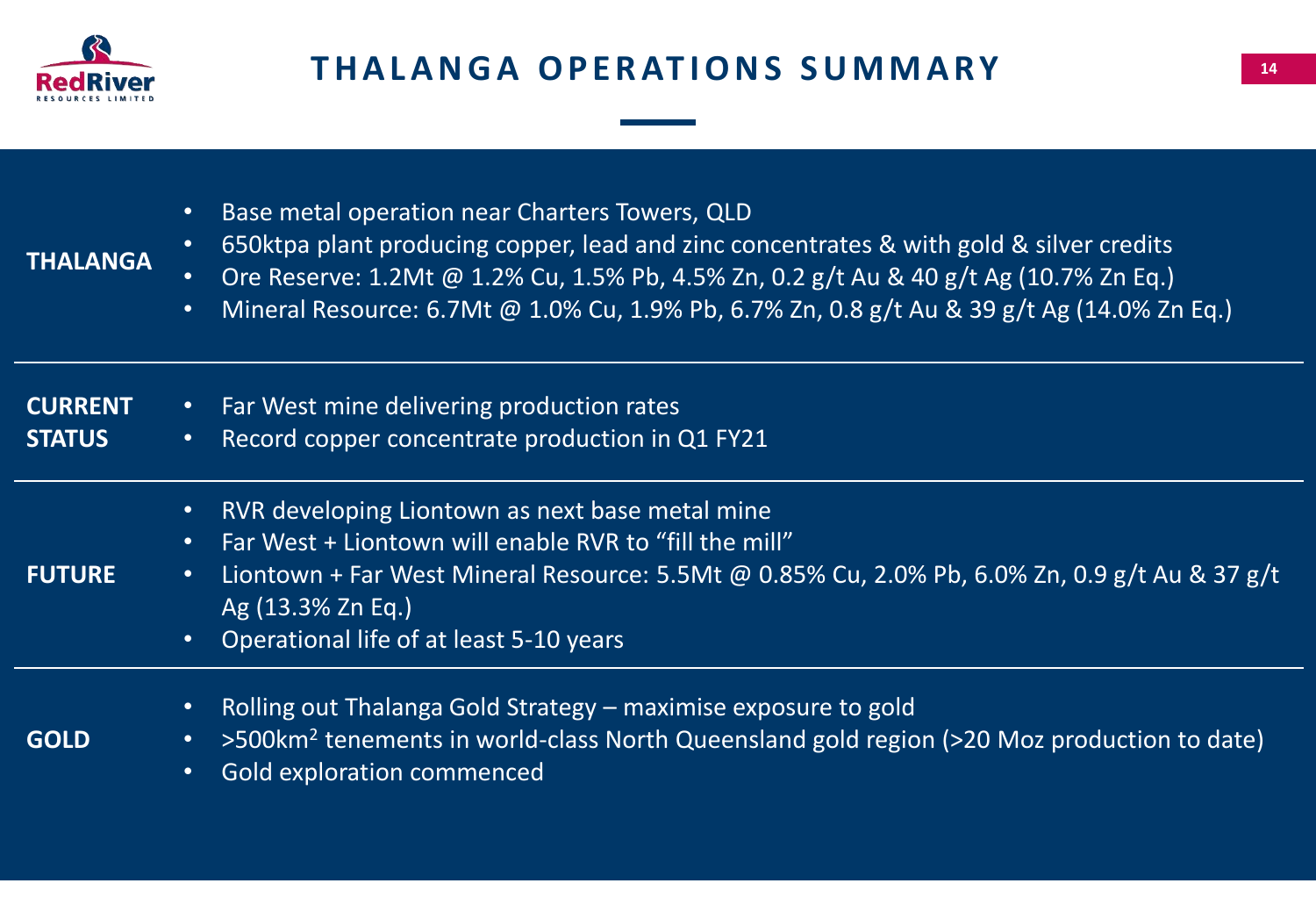

- Exciting high-grade polymetallic silver-indium project in Northern Queensland
- Contains the highest-grade known indium deposits in Australia
- Isabel deposit (historic mineral resource of 85kt @ 15.3% Zn, 2.8% Pb, 0.7% Cu, 113 g/t Ag & 370 g/t In)
- West Orient deposit (historical mineral resource of 229kt @ 5.1% Zn, 2.9% Pb, 180 g/t Ag & 190 g/t In
- High priority represents a bulk tonnage epithermal silver-lead-zinc target defined at East Orient



- Sampling at West Orient returned an average grade of 357 g/t Ag, 241 g/t In, 8.2% Pb & 5.8% Zn, with peak assays of  $1,730$  g/t Ag, 1,289 g/t In, 39.1% Pb & 32.1% Zn
- Sampling at East Orient returned an average grade of 240 g/t Ag, 88 g/t In, 5.9% Pb & 0.9% Zn, with peak assays of 1,365 g/t Ag, 444 g/t In, 25.8% Pb & 18.7% Zn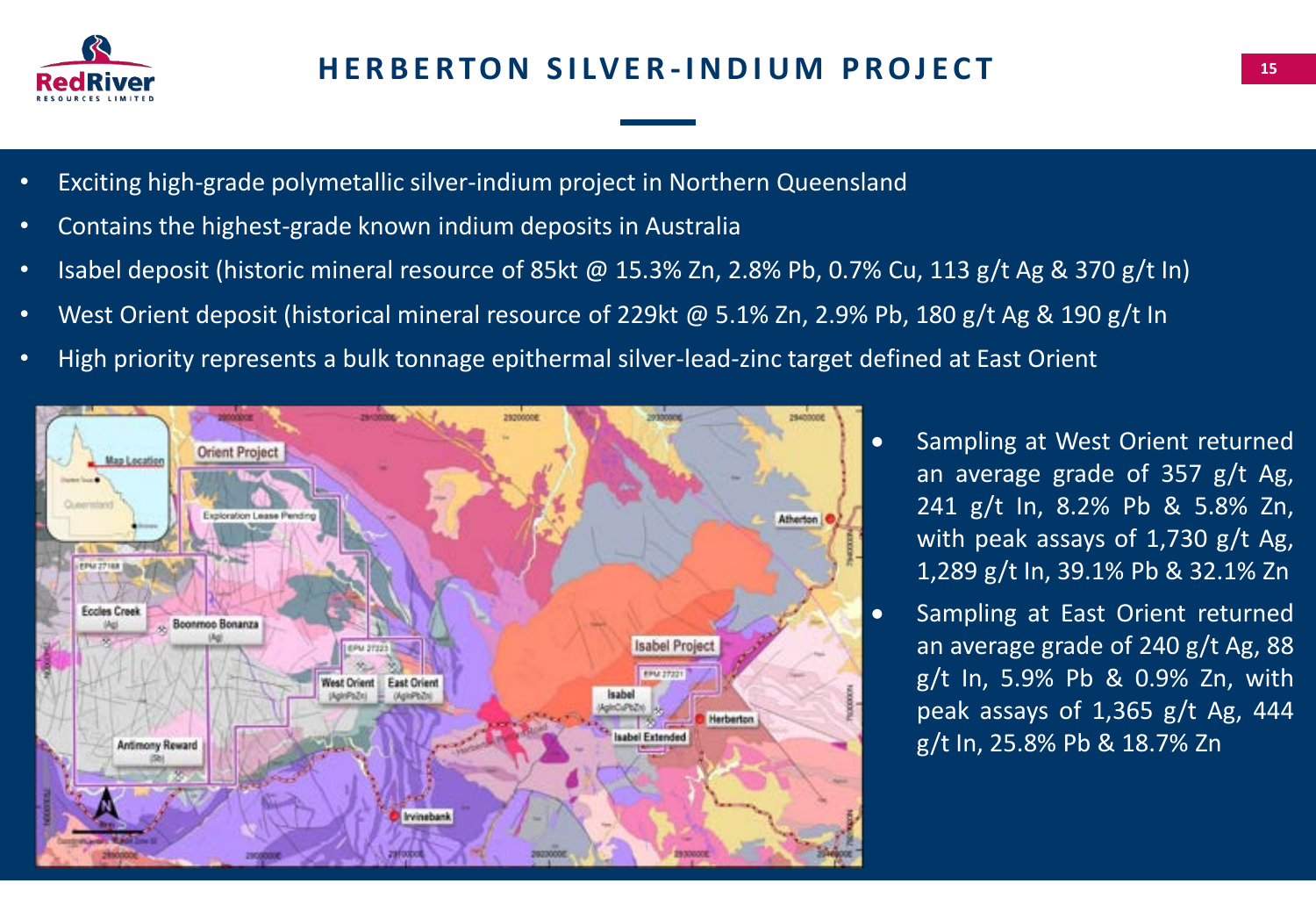

| $\mathbf 1$             | <b>RED RIVER</b> | Australian (QLD & NSW) operational asset base<br>Exposure to gold, base metals and strategic metals (antimony)                                                                                                       |
|-------------------------|------------------|----------------------------------------------------------------------------------------------------------------------------------------------------------------------------------------------------------------------|
| $\overline{2}$          | <b>THALANGA</b>  | Producing copper, lead and zinc concentrates<br>Preparing Liontown as 3 <sup>rd</sup> mine (4.1Mt @ 12.7% Zn Eq. Resource)<br>Far West + Liontown will underpin Thalanga for next 5 to 10 years                      |
| $\overline{\mathbf{3}}$ | <b>HILLGROVE</b> | <b>Production ramping up at Hillgrove</b><br>Targeting CY2021 restart of UG mining operations<br>Aim to produce 30-50 koz Au equivalent pa                                                                           |
| $\overline{\mathbf{4}}$ | <b>GROWTH</b>    | Hillgrove Gold Project Stage 1 Restart (2020) & Stage 2 UG Restart (mid 2021)<br>Thalanga Operations Liontown Project – increase production & extend LoM<br>Herberton Silver-Indium Project – exciting silver option |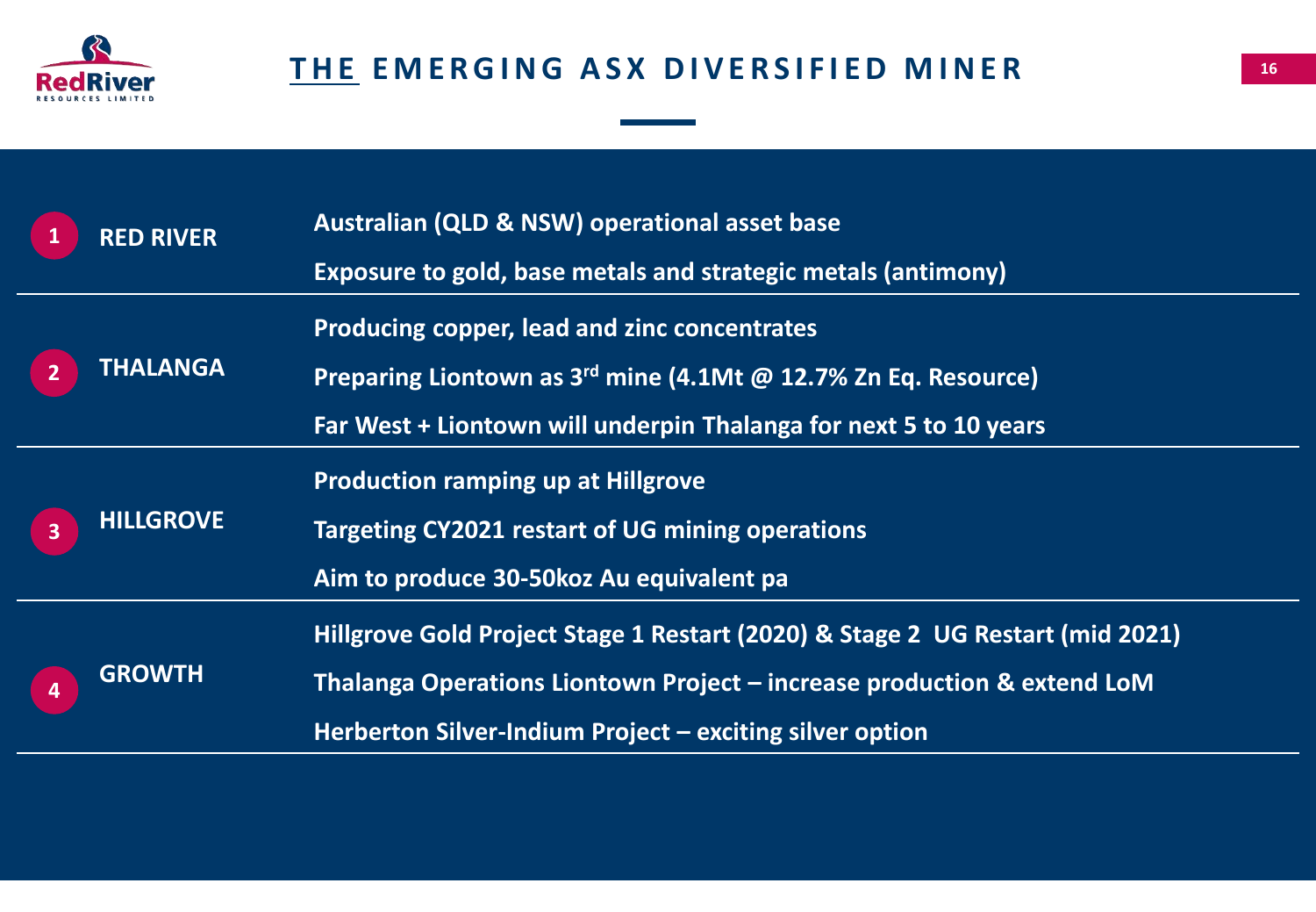

# **Prosperity Through Lean & Clever Resource D e v e l o p m e n t**

**Red River Resources Limited <b>Red River Resources Limited NWR Communications Mel Palancian, Managing Director Nathan Ryan +61 3 9017 5380 +61 420 582 887 mpalancian@redriverresources.com.au nathan.ryan@nwrcommunications.com.au**

**www.redriverresources.com.au**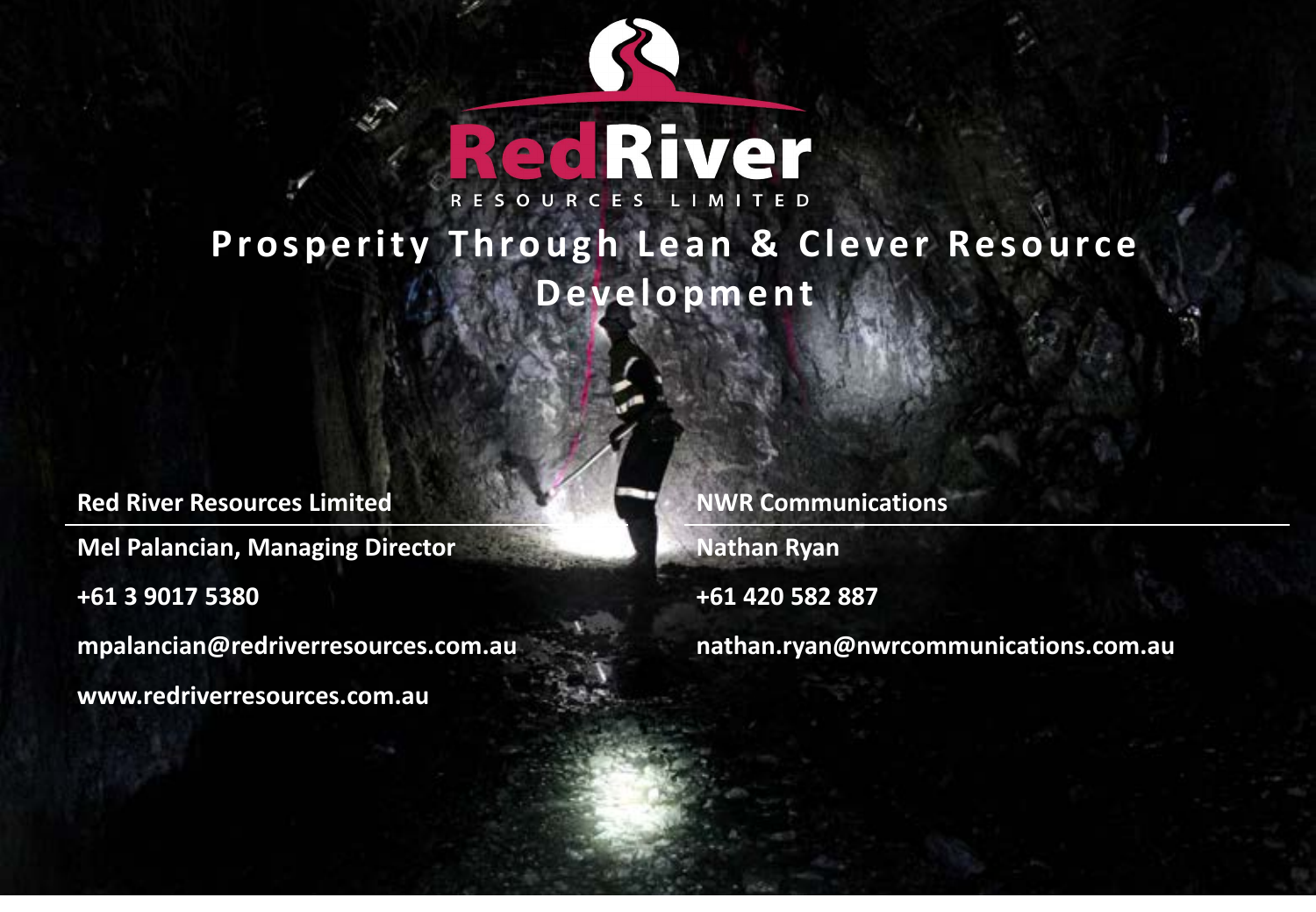

The information contained in this presentation should be read in conjunction with and subject to the cautionary statements contained on this page and the statements contained in and referred to elsewhere in this presentation, including the competent persons statements contained within and the ASX announcements to which this presentation refers.

### **Forward Looking Statements**

This presentation may contain forward looking statements that are subject to risk factors associated with the mining and resources industry. It is believed that the expectations reflected in these statements are reasonable, but they may be affected by a range of variables which could cause actual results or trends to differ materially, including but not limited to: price fluctuations, actual demand, currency fluctuations, geotechnical factors, drilling and exploration results, development progress, operating results, engineering estimates, reserve estimates, loss of market, industry competition, environmental risks, physical risks, legislative, fiscal and regulatory developments, economic and financial markets conditions in various countries, approvals and cost estimates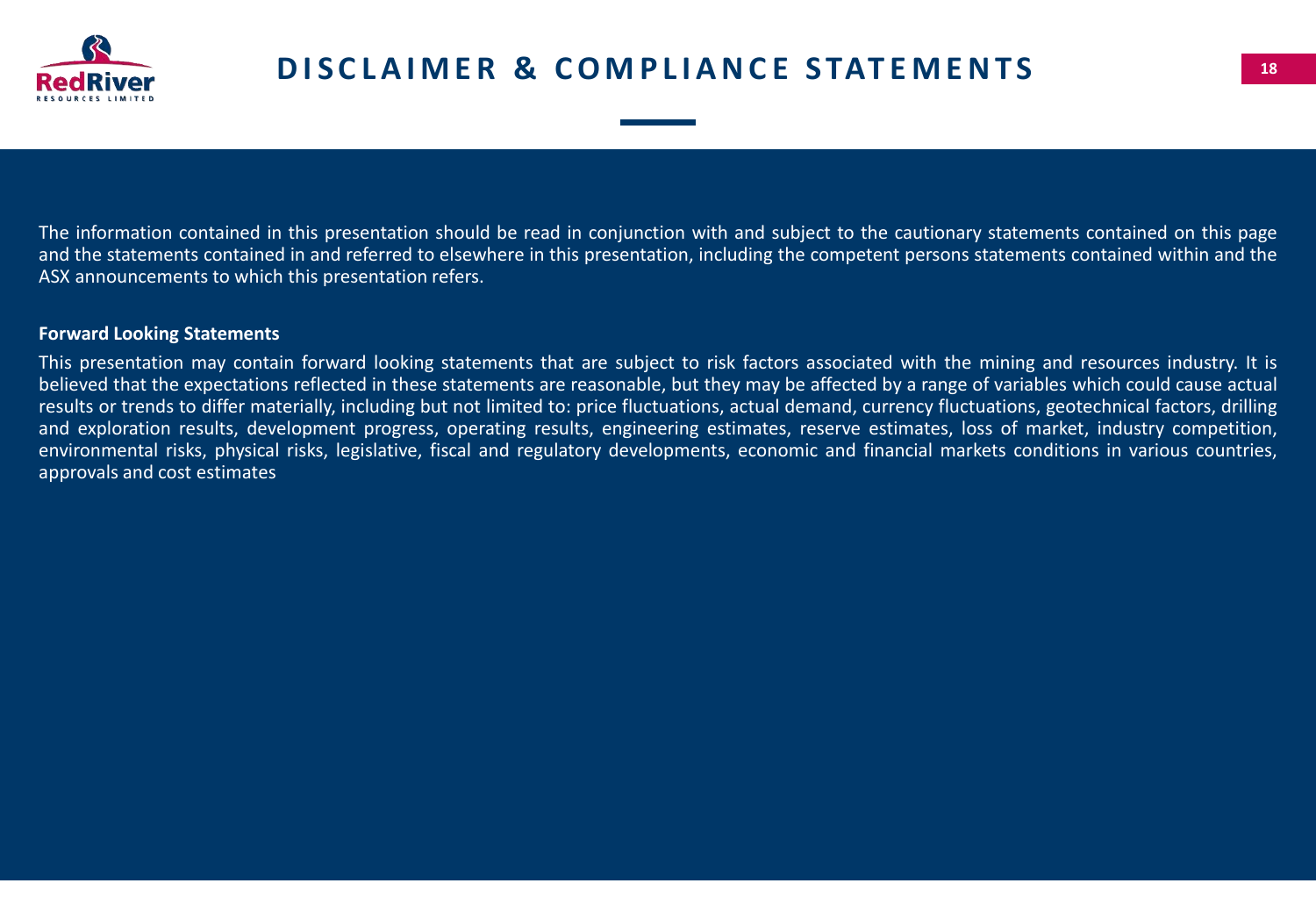

### **THALANGA ORE RESERVE**

### **Reported in accordance with the 2012 JORC Code**

| <b>DEPOSIT</b>  | <b>CLASSIFICATION</b> | <b>TONNES</b> | <b>COPPER</b> | <b>LEAD</b> | <b>ZINC</b> | <b>GOLD</b> | <b>SILVER</b>            | <b>ZINC EQUIVALENT</b>   |
|-----------------|-----------------------|---------------|---------------|-------------|-------------|-------------|--------------------------|--------------------------|
|                 |                       |               |               | .∕٥         | . Yo I      | (g/t)       | (g/t)                    | $\frac{1}{2}$            |
| <b>FAR WEST</b> | Proved                | . .           | $\sim$        | $-$         |             | $\sim$      | $\overline{\phantom{a}}$ | $\overline{\phantom{a}}$ |
|                 | Probable              | 1,162         | 1.2           | 1.5         | 4.5         | 0.2         | 40                       | 10.7                     |
|                 | <b>Total</b>          | 1,162         | 1.2           | 1.5         | 4.5         | 0.2         | 40                       | 10.7                     |

Source: Red River Resources Ltd (30 June 20202)

Tonnages and grades are rounded. Discrepancies in totals may exist due to rounding.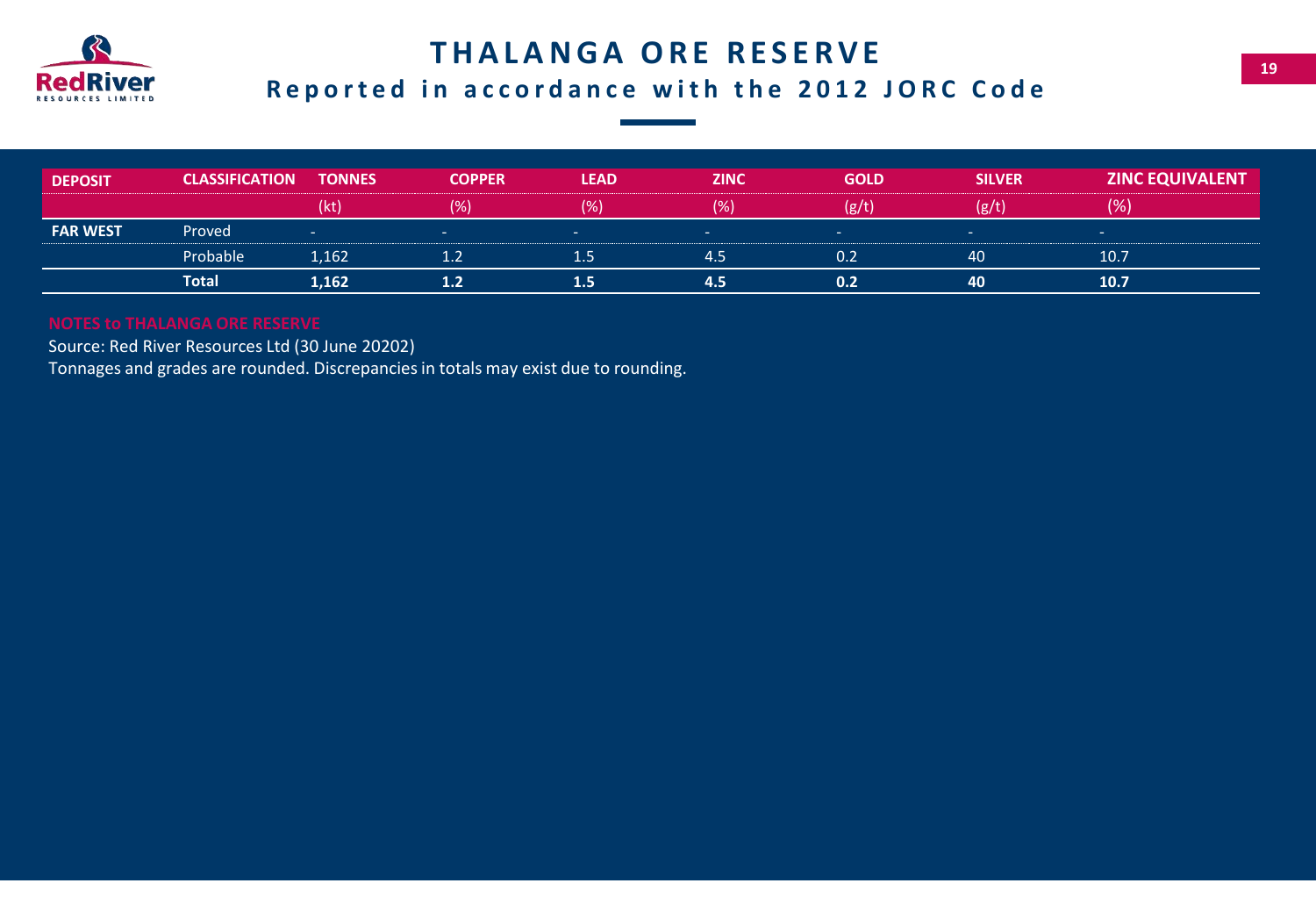

### **THALANGA MINERAL RESOURCE Reported in accordance with the 2012 JORC Code**

| <b>DEPOSIT</b>  | <b>CLASSIFICATION</b> | <b>TONNES</b>      | <b>COPPER</b>       | <b>LEAD</b>        | <b>ZINC</b>         | <b>GOLD</b>      | <b>SILVER</b>    | <b>ZINC EQUIVALENT</b> |
|-----------------|-----------------------|--------------------|---------------------|--------------------|---------------------|------------------|------------------|------------------------|
|                 |                       | (kt)               | (%)                 | (%)                | (%)                 | (g/t)            | (g/t)            | (%)                    |
| <b>FAR WEST</b> | Measured              | 134                | 1.7                 | 1.9                | 6.1                 | 0.3              | 55               | 15.0                   |
|                 | Indicated             | 875                | 1.7                 | 2.2                | 6.8                 | 0.3              | 60               | 16.1                   |
|                 | Inferred              | 335                | 1.2                 | 2.1                | 6.0                 | 0.3              | 64               | 13.5                   |
|                 | <b>Total</b>          | 1,344              | 1.6                 | 2.2                | 6.5                 | 0.3              | 60               | 15.3                   |
| <b>ORIENT</b>   | Measured              | $\Delta \sim 10^4$ | $\Delta \sim 1$     | $\Delta \sim 1$    | $\omega_{\rm{eff}}$ | $\sim 10$        | $\sim$           | $\sim 100$             |
|                 | Indicated             | 496                | 0.9                 | 1.8                | 7.7                 | 0.2              | 44               | 13.4                   |
|                 | Inferred              | 44                 | 0.8                 | 1.8                | 10.9                | 0.2              | 46               | 16.2                   |
|                 | <b>Total</b>          | 540                | 0.9                 | 1.8                | 7.9                 | 0.2              | 44               | 13.6                   |
| <b>WATERLOO</b> | Measured              | $\Delta \sim 10^4$ | $\Delta \sim 10$    | $\Delta \sim 10^4$ | $\Delta \sim 10$    | $\Delta \sim 10$ | $\Delta \sim 10$ | $\Delta \sim 10^4$     |
|                 | Indicated             | 406                | 2.7                 | 2.1                | 13.4                | 1.4              | 68               | 24.6                   |
|                 | Inferred              | 301                | 0.9                 | 0.9                | 7.9                 | 0.4              | 27               | 11.8                   |
|                 | <b>Total</b>          | 707                | 1.9                 | 1.6                | 11                  | 0.9              | 50               | 19.1                   |
| <b>LIONTOWN</b> | Measured              | $\Delta \sim 10^4$ | $\omega_{\rm{eff}}$ | $\sim 10$          | <b>Section</b>      | $\sim$ $^{-1}$   | $\sim 10$        | $\Delta \sim 10^4$     |
|                 | Indicated             | 1,063              | 0.4                 | 2 <sup>1</sup>     | 6                   | $\mathbf{1}$     | 42               | 12.2                   |
|                 | Inferred              | 3,075              | 0.7                 | 1.9                | 5.9                 | 1.2              | 25               | 12.9                   |
|                 | <b>Total</b>          | 4,138              | 0.6                 | 1.9                | 5.9                 | 1.1              | 29               | 12.7                   |
| <b>TOTAL</b>    | <b>Measured</b>       | 134                | 1.7                 | 1.9                | 6.1                 | 0.3              | 55               | 15.0                   |
|                 | Indicated             | 2,840              | 1.2                 | 2.0                | 7.6                 | 0.7              | 52               | 15.4                   |
|                 | Inferred              | 3,755              | 0.8                 | 1.8                | 6.1                 | 1.0              | 29               | 12.9                   |
|                 | <b>Total</b>          | 6,729              | 1.0                 | 1.9                | 6.7                 | 0.9              | 39               | 14.0                   |

Source: Red River Resources Ltd. Far West (30 June 2020), Orient (9 February 2015), Waterloo (7 February 2015). Liontown refers to Liontown (11 March 2020) plus Liontown East (2 July 2018)

West 45 ceased production in March 2020 through Ore Reserve depletion and has been placed on care & maintenance

Tonnages and grades are rounded. Discrepancies in totals may exist due to rounding.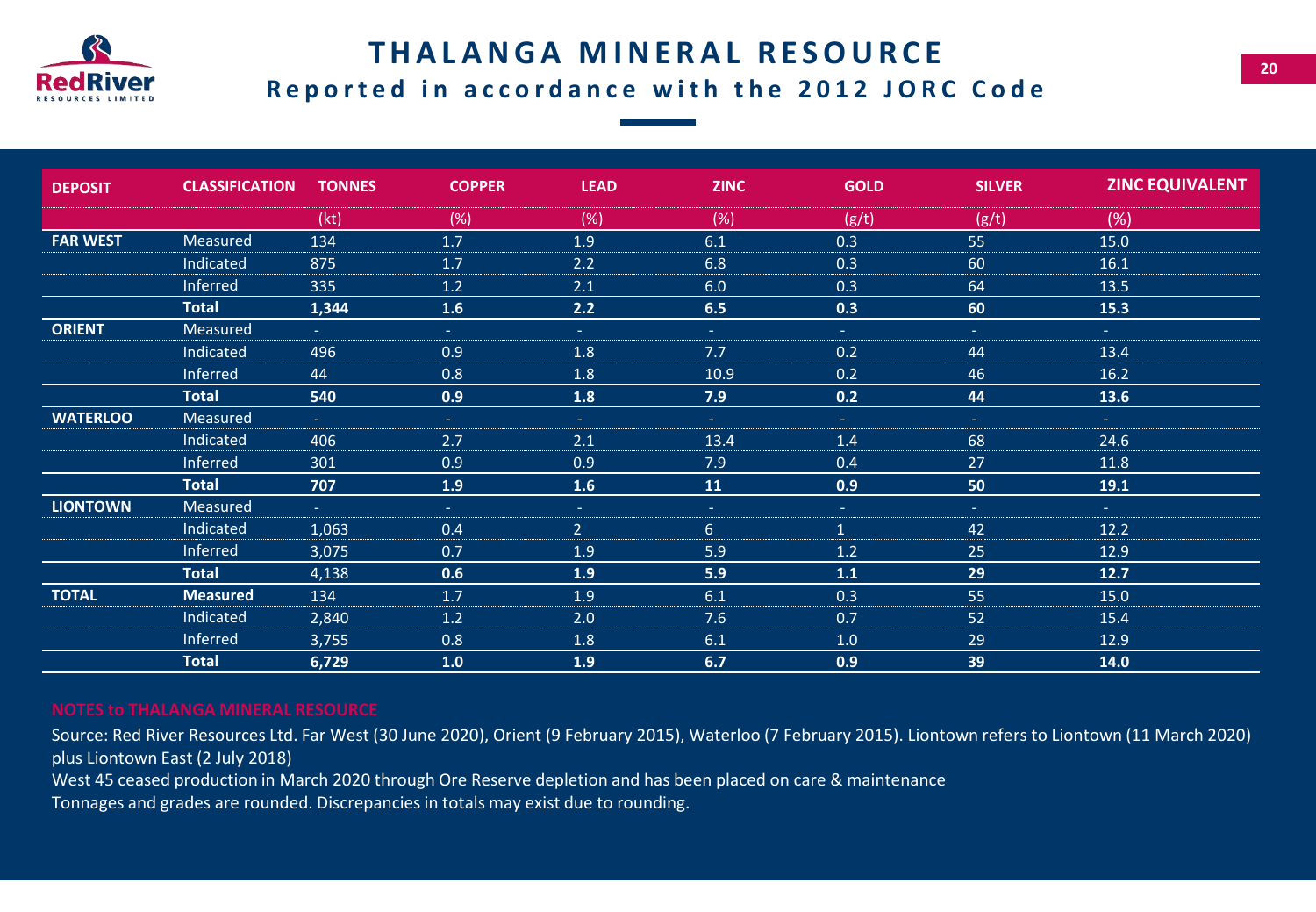

### **Far West and Liontown Mineral Resource**

The information in this report that relates to the estimation and reporting of the Far West and Liontown Mineral Resources are based on and fairly represents, information and supporting documentation compiled by Mr Peter Carolan who is a Member of The Australasian Institute of Mining and Metallurgy and a full time employee of Red River Resources Ltd.

Mr Carolan has sufficient experience relevant to the style of mineralisation and type of deposit under consideration and to the activity which he is undertaking to qualify as a Competent Person as defined in the 2012 Edition of the 'Australasian Code for Reporting of Exploration Results, Mineral Resources and Ore Reserves'. Mr Carolan consents to the inclusion in the report of the matters based on the information in the form and context in which it appears.

### **Orient and Waterloo Mineral Resource**

The information in this report that relates to the estimation and reporting of the Orient and Waterloo Mineral Resources are based on and fairly represents, information and supporting documentation compiled by Mr Stuart Hutchin who is a Member of The Australasian Institute of Mining and Metallurgy, Member of the Australian Institute of Geoscientists and a full time employee of Mining One Consultants Pty Ltd.

Mr Hutchin has sufficient experience relevant to the style of mineralisation and type of deposit under consideration and to the activity which he is undertaking to qualify as a Competent Person as defined in the 2012 Edition of the 'Australasian Code for Reporting of Exploration Results, Mineral Resources and Ore Reserves'. Mr Hutchin consents to the inclusion in the report of the matters based on the information in the form and context in which it appears.

### **Far West Ore Reserve**

The information in this report that relates to the estimation and reporting of the Far West Ore Reserve is based on and fairly represents, information and supporting documentation compiled by Mr Mel Palancian who is a Member of The Australasian Institute of Mining and Metallurgy and a full time employee of Red River Resources.

Mr Palancian has sufficient experience relevant to the style of mineralisation and type of deposit under consideration and to the activity which he is undertaking to qualify as a Competent Person as defined in the 2012 Edition of the 'Australasian Code for Reporting of Exploration Results, Mineral Resources and Ore Reserves'. Mr Palancian consents to the inclusion in the report of the matters based on the information in the form and context in which it appears.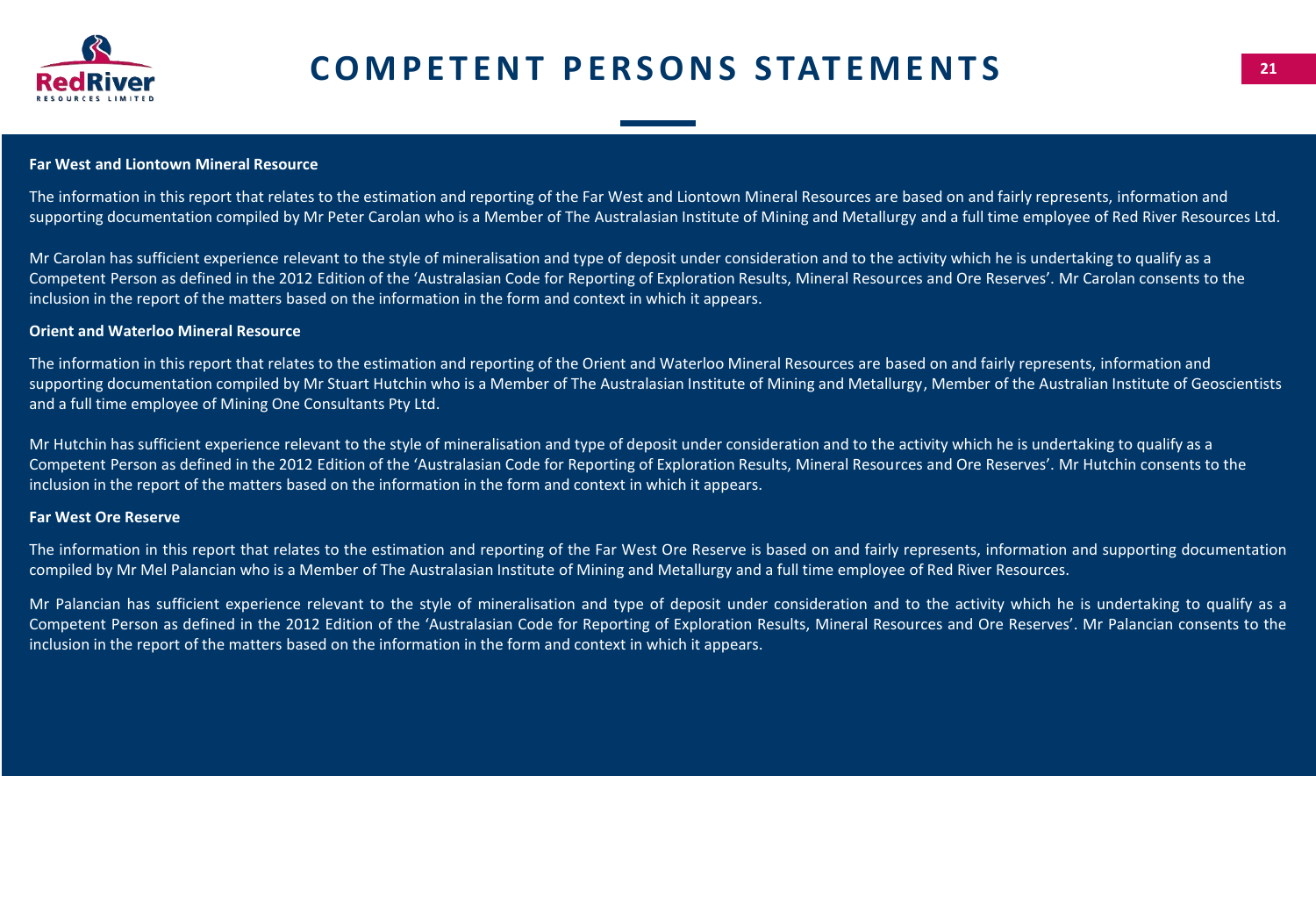

### **ZINC EQUIVALENT CALCULATION**

The net smelter return zinc equivalent (Zn Eq.) calculation adjusts individual grades for all metals included in the metal equivalent calculation applying the following modifying factors: metallurgical recoveries, payability factors (concentrate treatment charges, refining charges, metal payment terms, net smelter return royalties and logistic costs) and metal prices in generating a zinc equivalent value for copper (Cu), lead (Pb), zinc (Zn), gold (Au) and silver (Ag).

Red River has selected to report on a zinc equivalent basis, as zinc is the metal that contributes the most to the net smelter return zinc equivalent (Zn Eq.) calculation. It is the view of Red River Resources that all the metals used in the Zn Eq. formula are expected to be recovered and sold.

Where: **Metallurgical Recoveries** are derived from historical metallurgical recoveries from test work carried out at the respective deposits. The Metallurgical Recovery for each metal is shown below in Table 1. **Metal Prices and Foreign Exchange** assumptions are set as per internal Red River price forecasts and are shown below in Table 1.

**TABLE 1 METALLURGICAL RECOVERIES AND METAL PRICES**

| <b>FX Rate:</b><br>A\$0.85:US\$1 |              |              | <b>West 45,</b><br><b>Thalanga</b><br>Far West, Orient<br>& Liontown<br>(Fresh<br>Resource) | Waterloo<br>(Fresh<br>Resource) | Waterloo<br>(Transition<br>Resource) |
|----------------------------------|--------------|--------------|---------------------------------------------------------------------------------------------|---------------------------------|--------------------------------------|
| <b>METAL</b>                     | <b>PRICE</b> | <b>UNITS</b> | <b>RECOVERIES</b>                                                                           | <b>RECOVERIES</b>               | <b>RECOVERIES</b>                    |
| Copper                           | US\$/lb      | US\$3.00     | 80%                                                                                         | 80%                             | 58%                                  |
| Lead                             | US\$/lb      | US\$0.90     | 70%                                                                                         | 70%                             | 0%                                   |
| Zinc                             | US\$/lb      | US\$1.00     | 88%                                                                                         | 88%                             | 76%                                  |
| Gold                             | US\$/oz      | US\$1,200    | 15%                                                                                         | 50%                             | 30%                                  |
| Silver                           | US\$/oz      | US\$17.00    | 65%                                                                                         | 65%                             | 58%                                  |

**Payable Metal Factors** are calculated for each metal and make allowance for concentrate treatment charges, transport losses, refining charges, metal payment terms and logistic costs. It is the view of Red River that three separate saleable base metal concentrates will be produced at Thalanga. Payable metal factors are detailed below in Table 2.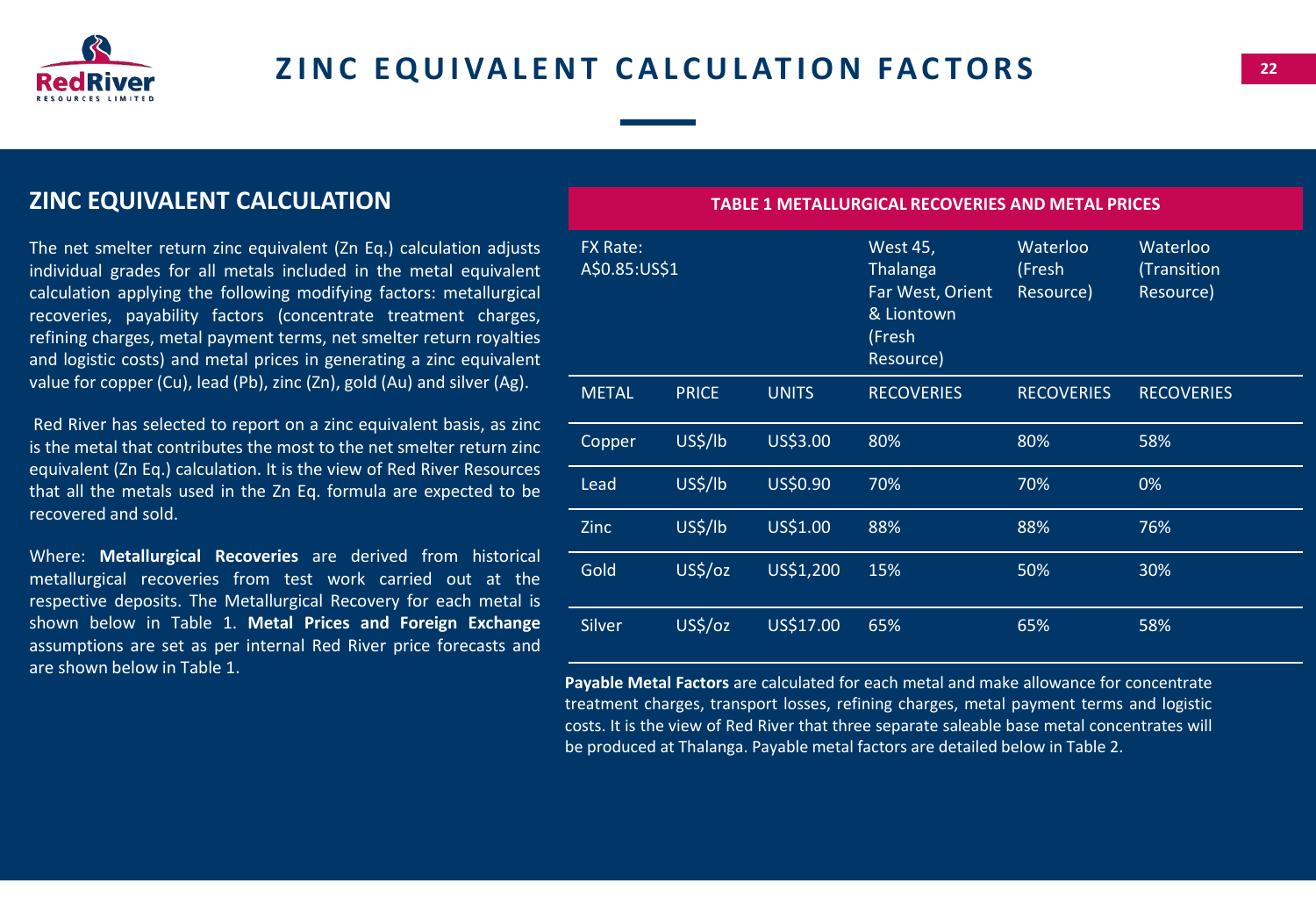

|               | <b>TABLE 2 PAYABLE METAL FACTOR</b>                                                                                                                                               |
|---------------|-----------------------------------------------------------------------------------------------------------------------------------------------------------------------------------|
| <b>Copper</b> | Copper concentrate treatment charges, copper<br>metal refining charges, copper metal payment terms<br>(in copper concentrate), logistic costs and net<br>smelter return royalties |
| Lead          | Lead concentrate treatment charges, lead metal<br>payment terms (in lead concentrate), logistic costs<br>and net smelter return royalties                                         |
| Zinc          | Zinc concentrate treatment charges, zinc metal<br>payment terms (in zinc concentrate), logistic costs<br>and net smelter return royalties                                         |
| Gold          | Gold metal payment terms (in copper and lead<br>concentrates), gold refining charges and net smelter<br>return royalties                                                          |
| Silver        | Silver metal payment terms (in copper, lead and zinc<br>concentrates), silver refining charges and net<br>smelter return royalties                                                |

The zinc equivalent grade is calculated as per the following formula:

Zn Eq. = (Zn% \*ZnMEF) + (Cu%\*CuMEF) + (Pb%\*PbMEF) + (Au ppm\*AuMEF) + (Ag ppm\*AgMEF)

The following metal equivalent factors used in the zinc equivalent grade calculation has been derived from metal price x Metallurgical Recovery x Payable Metal Factor, and have then been adjusted relative to zinc (where zinc metal equivalent factor = 1).

**TABLE 3 METAL EQUIVALENT FACTOR (MEF)**

| <b>Resource</b>                                                                         | Copper<br>(CuMEF) | Lead<br>(PbMEF) | <b>Zinc</b><br>(ZnMEF) | Gold<br>(AuMEF) | <b>Silver</b><br>(AgMEF) |
|-----------------------------------------------------------------------------------------|-------------------|-----------------|------------------------|-----------------|--------------------------|
| <b>West 45,</b><br><b>Thalanga Far</b><br><b>West, Orient &amp;</b><br>Liontown (Fresh) | 3.3               | 0.9             | 1.0                    | 0.5             | 0.025                    |
| <b>Waterloo (Fresh)</b>                                                                 | 3.4               | 0.75            | $\mathbf{1}$           | 0.5             | 0.025                    |
| <b>Waterloo</b><br>(Transition)                                                         | 2.5               | 0.0             | 0.84                   | 0.4             | 0.01                     |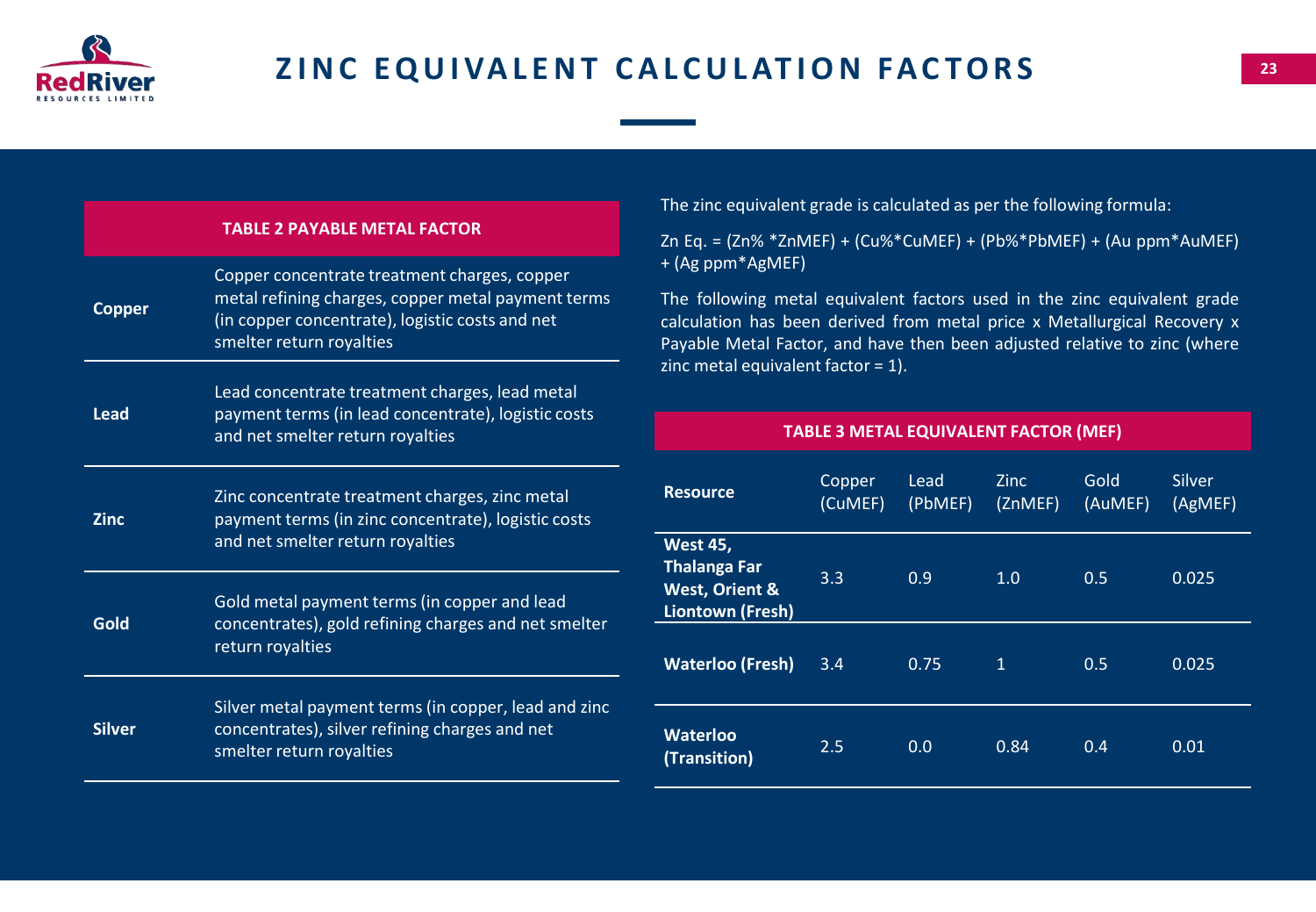

### **HILLGROVE MINERAL RESOURCE Reported in accordance with the 2012 JORC Code**

| <b>DEPOSIT</b>         | <b>CLASSIFICATION</b> | <b>TONNES</b>      | <b>GOLD</b>         | <b>ANTIMONY</b> | <b>GOLD EQUIVALENT</b><br>(AU EQ.) | <b>CONTAINED</b><br><b>GOLD</b> | <b>CONTAINED</b><br><b>ANTIMONY</b> |
|------------------------|-----------------------|--------------------|---------------------|-----------------|------------------------------------|---------------------------------|-------------------------------------|
|                        |                       | (kt)               | (g/t)               | (%)             | (g/t)                              | (koz Au)                        | (kt Sb)                             |
| <b>SUNLIGHT &amp;</b>  | Measured              | $\Delta \sim 10^4$ | $\Delta \sim 10$    | $\Delta \phi$   | a i                                | $\omega_{\rm{max}}$             | $\Delta \sim 1$                     |
| <b>BLACKLODE</b>       | Indicated             | 1,511              | 5.3                 | 1.3             | 7.1                                | 255                             | 20                                  |
|                        | Inferred              | 1,136              | 3.6                 | 0.9             | 4.9                                | 131                             | 10                                  |
|                        | <b>Total</b>          | 2,647              | 4.5                 | 1.1             | 6.2                                | 387                             | 30                                  |
| <b>*BRACKIN'S SPUR</b> | Measured              | 73                 | 5.1                 | 0.9             | 6.2                                | 12                              | $\mathbf{1}$                        |
|                        | Indicated             | 640                | 4.2                 | 1.8             | 6.9                                | 86                              | 12                                  |
|                        | Inferred              | 870                | 4.8                 | 1.3             | 6.5                                | 134                             | 11                                  |
|                        | <b>Total</b>          | 1,600              | 4.5                 | 1.5             | 6.6                                | 231                             | 24                                  |
| *CLARK'S GULLY         | Measured              | 170                | 1.9                 | 4.2             | 9.0                                | 10                              | 7 <sup>1</sup>                      |
|                        | Indicated             | 96                 | 2.1                 | 3.1             | 7.3                                | 6 <sup>1</sup>                  | $\overline{3}$                      |
|                        | Inferred              | 0.4                | 0.8                 | 3.0             | 5.8                                | $\overline{0}$                  | $\pmb{0}$                           |
|                        | <b>Total</b>          | 266                | 2.0                 | 3.8             | 8.4                                | 17                              | 10                                  |
| <b>SYNDICATE</b>       | Measured              | 199                | 4.5                 | 4.5             | 10.9                               | 29                              | 9                                   |
|                        | Indicated             | 96                 | 2.5                 | 2.4             | 5.9                                | 8                               | $\overline{2}$                      |
|                        | Inferred              | 23                 | 3.6                 | 0.4             | 4.1                                | $\mathbf{3}$                    | $\mathbf{0}$                        |
|                        | <b>Total</b>          | 318                | 3.8                 | 3.6             | 8.9                                | 39                              | 11                                  |
| <b>BAKERS CREEK</b>    | Measured              | $\omega_{\rm c}$   | $\Delta \sim 10$    | $\sim 10$       | $\omega_{\rm{eff}}$                | $\sim$ $^{-1}$                  | $\sim 10$                           |
| <b>STOCKPILE</b>       | Indicated             | $\sim$             | $\omega_{\rm{eff}}$ | $\sim$          | $\sim$ .                           | $\omega_{\rm{eff}}$             | $\sim$                              |
|                        | Inferred              | 225                | 2.5                 | $\sim$          | $\sim$                             | 18                              | $\sim$                              |
|                        | <b>Total</b>          | 225                | 2.5                 | $\sim$          | $\sim$                             | 18                              | $\pm$ .                             |
| <b>TOTAL</b>           | Measured              | 442                | 3.6                 | 3.8             | 9.4                                | 51                              | 17                                  |
|                        | Indicated             | 2,343              | 4.7                 | 1.6             | 7.0                                | 355                             | 37                                  |
|                        | Inferred              | 2,255              | 4.0                 | 1.0             | 5.3                                | 286                             | 21                                  |
|                        | <b>Total</b>          | 5,039              | 4.3                 | $1.5$           | 6.4                                | 692                             | 75                                  |

Source: \*AMC Consultants Pty Ltd (AMC) Hillgrove Mineral Resource Estimate (August 2017), Red River Resources (30 June 2020, 29 September 2020)

Tonnages and grades are rounded. Discrepancies in totals may exist due to rounding.

Gold equivalent (Au Eq.) has been calculated using the metal selling prices, recoveries and other assumptions contained in the AMC Estimate and included this announcement. For full disclosure details refer to ASX release "Red River acquires Hillgrove Gold-Antimony Project in NSW" dated 3 July 2019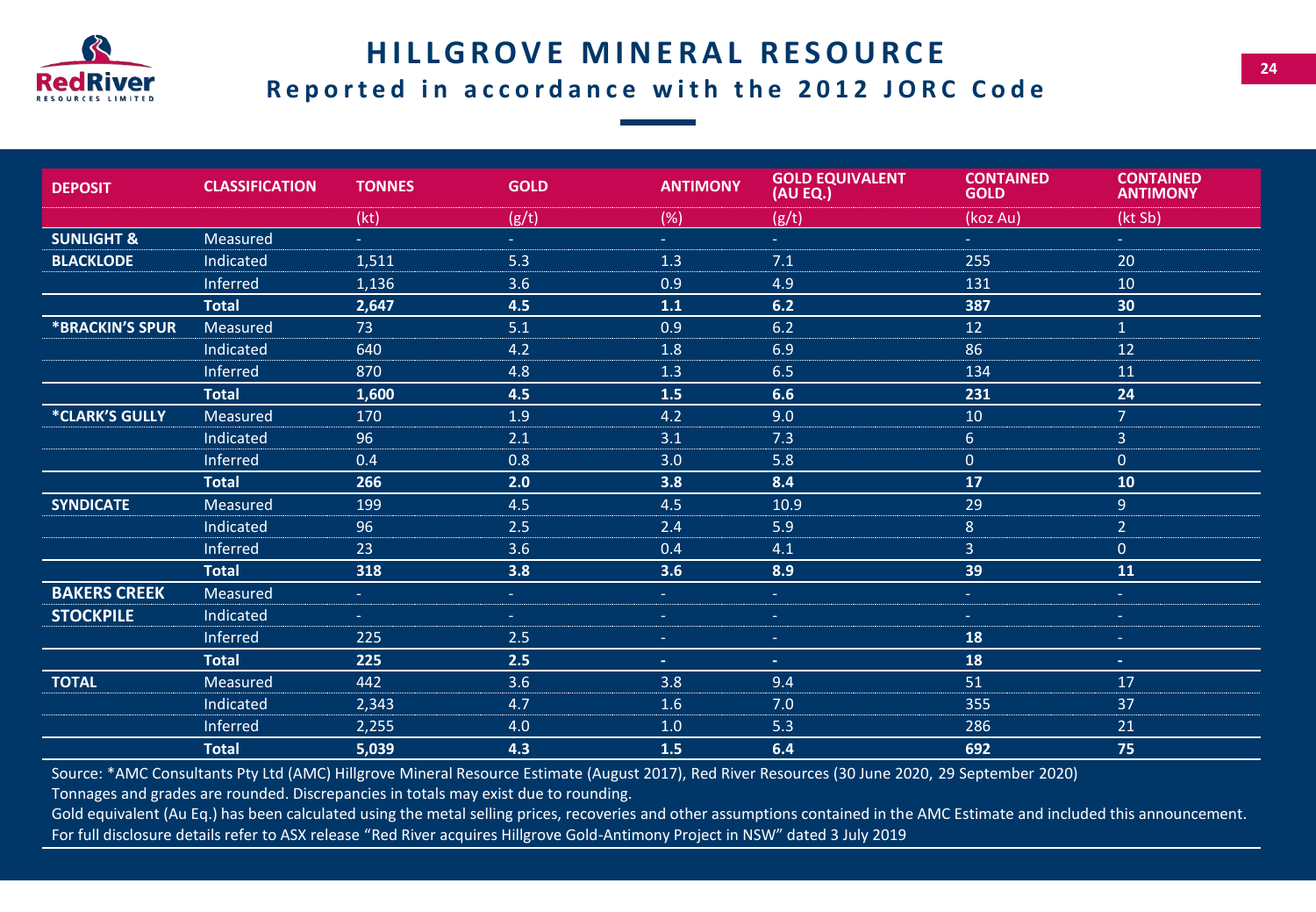

It is Hillgrove Mines Pty Ltd opinion that all the elements included in the metal equivalent calculation have a reasonable potential to be recovered and sold, based on previous mill production and sales. The gold equivalent (Au Eq.) and the cut-off are based on the following: Metallurgical test work (carried out in 2016 and 2017) and mill production data demonstrate that total gravity & float recoveries of 91% Au and 86% Sb are achievable. The antimony recovery is applicable where Sb head grades are 1% or greater. The majority of the Sunlight Resource contains an antimony grade of less than 0.5% and therefore antimony recovery is not expected from this material. The Au Eq. value was calculated using a gold price of US\$1,234 per oz and an antimony price of US\$ 5,650 per tonne where:

• Au Eq.  $(g/t) = (Au g/t) + (1.424 * Sb %)$ 

It is Hillgrove Mines Pty Ltd opinion that all the elements included in the metal equivalent calculation have a reasonable potential to be recovered and sold, based on previous mill production and sales. The gold equivalent (Au Eq.) and the cut-off are based on the following: Metallurgical testwork (carried out in 2016 and 2017) and mill production data demonstrates that total gravity/float recoveries of 91% gold (Au) and 86% antimony (Sb) are achievable. Net smelter return calculations for the deposits indicate that Au Eq. grades above 4.8 g/t are economic, based on site costs, mill recoveries, off-site transportation and royalty costs.

Au Eq. was calculated based on commodity prices as at 18 July 2017. The individual grades, the assumed commodity prices and metal recoveries, and the Au Eq. formula are as follows:

- Au Eq.  $(g/t) = (Au g/t * 91%) + (2.0 * Sb % * 86%)$
- Where 2.0 = (US\$7,950/100) / (US\$1,234/31.1035)
- Gold price = US\$1,234/oz and gold recovery = 91%
- Antimony price = US\$7,950/tonne and antimony recovery = 86%